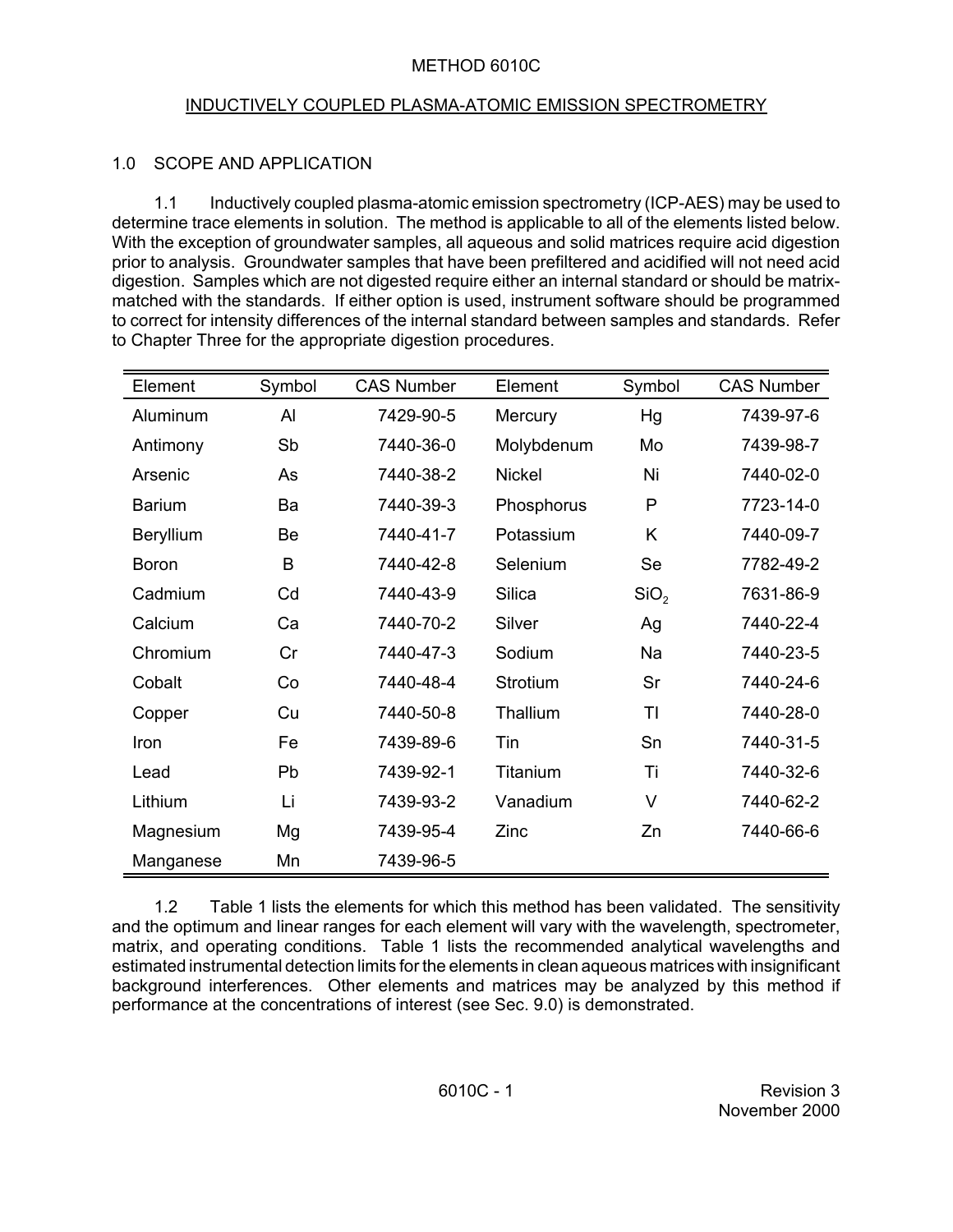1.3 In addition, method detection limits (MDLs) should be empirically established annually, at a minimum, for each matrix type analyzed (refer to Chapters One and Three for guidance) and are required for each preparatory/determinative method combination used. MDLs are instrumentspecific, so an MDL study must be conducted for each instrument in a laboratory.

1.4 Analysts should clearly understand the data quality objectives prior to analysis and must document and have on file the required initial demonstration performance data described in the following sections prior to using the method for analysis.

 information in Chapter Two, Sec. 2.1, for guidance on the intended flexibility in the choice of 1.5 Analysts should consult the disclaimer statement at the front of the manual and the methods, apparatus, materials, reagents, and supplies, and on the responsibilities of the analyst for demonstrating that the techniques employed are appropriate for the analytes of interest, in the matrix of interest, and at the levels of concern.

In addition, analysts and data users are advised that, except where explicitly specified in a regulation, the use of SW-846 methods is *not* mandatory in response to Federal testing requirements. The information contained in this method is provided by EPA as guidance to be used by the analyst and the regulated community in making judgments necessary to generate results that meet the data quality objectives for the intended application.

1.6 Use of this method is restricted to spectroscopists who are knowledgeable in the correction of spectral, chemical, and physical interferences described in this method.

# 2.0 SUMMARY OF METHOD

 dissolved constituents, acid digestion is not necessary if the samples are filtered and acid 2.1 Prior to analysis, samples must be solubilized or digested using the appropriate sample preparation methods (see Chapter Three). When analyzing groundwater samples for preserved prior to analysis (refer to Sec. 1.1).

2.2 This method describes multielemental determinations by ICP-AES using sequential or simultaneous optical systems and axial or radial viewing of the plasma. The instrument measures characteristic emission spectra by optical spectrometry. Samples are nebulized and the resulting aerosol is transported to the plasma torch. Element-specific emission spectra are produced by a radio-frequency inductively coupled plasma. The spectra are dispersed by a grating spectrometer, and the intensities of the emission lines are monitored by photosensitive devices.

 2.3 Background correction is required for trace element determination. Background emission must be measured adjacent to analyte lines on samples during analysis. The position selected for the background-intensity measurement, on either or both sides of the analytical line, will be determined by the complexity of the spectrum adjacent to the analyte line. The position used should be as free as possible from spectral interference and should reflect the same change in background intensity as occurs at the analyte wavelength measured. Background correction is not required in cases of line broadening where a background correction measurement would actually degrade the analytical result. The possibility of additional interferences identified in Sec. 4.0 should also be recognized and appropriate corrections made; tests for their presence are described in Secs. 9.5 and 9.6. Alternatively, users may choose multivariate calibration methods. In this case, point selections for background correction are superfluous since whole spectral regions are processed.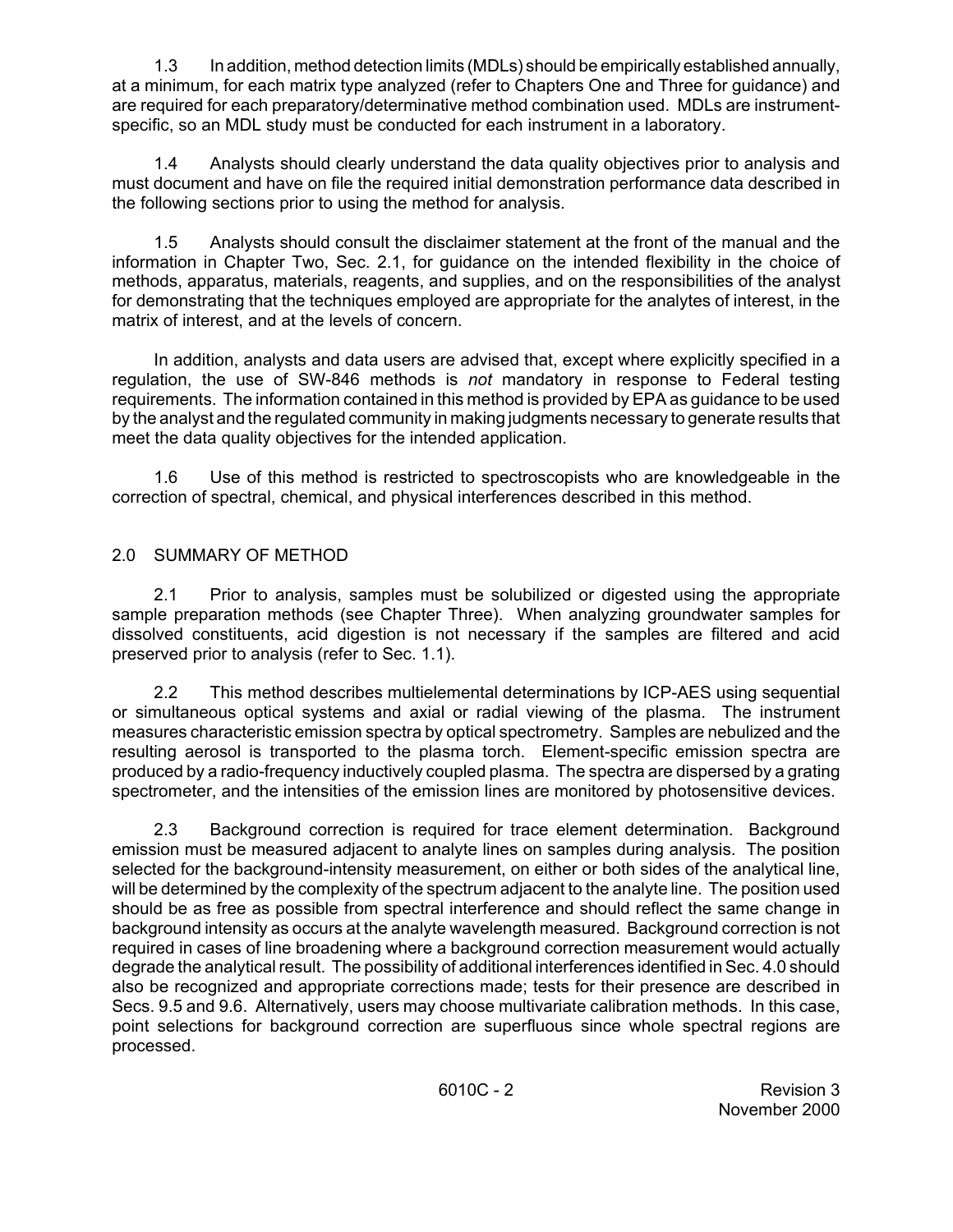#### 3.0 DEFINITIONS

Refer to Chapter One and Chapter Three for applicable definitions.

#### 4.0 INTERFERENCES

4.1 Spectral interferences are caused by background emission from continuous or recombination phenomena, stray light from the line emission of high concentration elements, overlap of a spectral line from another element, or unresolved overlap of molecular band spectra.

 analyte regions may indicate when alternate wavelengths are desirable because of severe 4.1.1 Compensation for background emission and stray light can usually be conducted by subtracting the background emission determined by measurements adjacent to the analyte wavelength peak. Spectral scans of samples or single element solutions in the spectral interference. These scans will also show whether the most appropriate estimate of the background emission is provided by an interpolation from measurements on both sides of the wavelength peak or by measured emission on only one side. The locations selected for the measurement of background intensity will be determined by the complexity of the spectrum adjacent to the wavelength peak. The locations used for routine measurement must be free of off-line spectral interference (interelement or molecular) or adequately corrected to reflect the same change in background intensity as occurs at the wavelength peak. For multivariate methods using whole spectral regions, background scans should be included in the correction algorithm. Off-line spectral interferences are handled by including spectra on interfering species in the algorithm.

 free of off-line interelement spectral interference or a computer routine must be used for must be done using analyte concentrations that will adequately describe the interference. 4.1.2 To determine the appropriate location for off-line background correction, the user must scan the area on either side adjacent to the wavelength and record the apparent emission intensity from all other method analytes. This spectral information must be documented and kept on file. The location selected for background correction must be either automatic correction on all determinations. If a wavelength other than the recommended wavelength is used, the analyst must determine and document both the overlapping and nearby spectral interference effects from all method analytes and common elements and provide for their automatic correction on all analyses. Tests to determine spectral interference Normally, 100 mg/L single-element solutions are sufficient. However, for analytes such as iron that may be found in the sample at high concentration, a more appropriate test would be to use a concentration near the upper limit of the analytical range (refer to Chapter Three).

4.1.3 Spectral overlaps may be avoided by using an alternate wavelength or can be compensated for by equations that correct for interelement contributions. Instruments that use equations for interelement correction require that the interfering elements be analyzed at the same time as the element of interest. When operative and uncorrected, interferences will produce false positive or positively biased determinations. More extensive information on interferant effects at various wavelengths and resolutions is available in reference wavelength tables and books. Users may apply interelement correction equations determined on their instruments with tested concentration ranges to compensate (off-line or on-line) for the effects of interfering elements. Some potential spectral interferences observed for the recommended wavelengths are given in Table 2. For multivariate calibration methods using whole spectral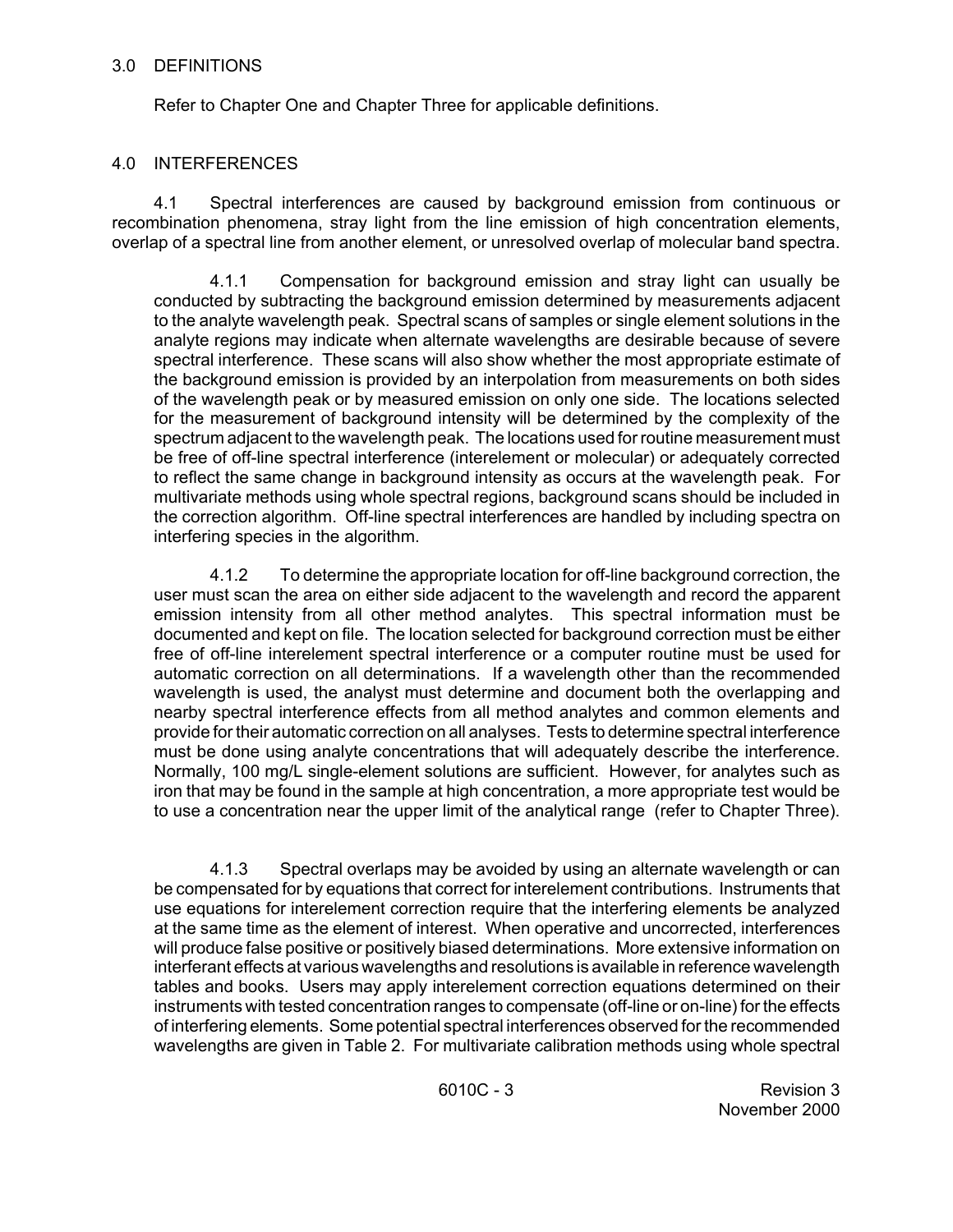regions, spectral interferences are handled by including spectra of the interfering elements in the algorithm. The interferences listed are only those that occur between method analytes. Only interferences of a direct overlap nature are listed. These overlaps were observed with a single instrument having a working resolution of 0.035 nm.

4.1.4 When using interelement correction equations, the interference may be expressed as analyte concentration equivalents (i.e., false positive analyte concentrations) arising from 100 mg/L of the interference element. For example, if As is to be determined at 193.696 nm in a sample containing approximately 10 mg/L of Al, according to Table 2, 100 mg/L of Al will yield a false positive signal for an As level equivalent to approximately 1.3 mg/L. Therefore, the presence of 10 mg/L of Al will result in a false positive signal for As equivalent to approximately 0.13 mg/L. The user is cautioned that other instruments may exhibit somewhat different levels of interference than those shown in Table 2. The interference effects must be evaluated for each individual instrument, since the intensities will vary.

4.1.5 Interelement corrections will vary for the same emission line among instruments because of differences in resolution, as determined by the grating, the entrance and exit slit widths, and by the order of dispersion. Interelement corrections will also vary depending upon the choice of background correction points. Selecting a background correction point where an interfering emission line may appear should be avoided when practical. Interelement corrections that constitute a major portion of an emission signal may not yield accurate data. Users should continuously note that some samples may contain uncommon elements that could contribute spectral interferences.

4.1.6 The interference effects must be evaluated for each individual instrument, whether configured as a sequential or simultaneous instrument. For each instrument, intensities will vary not only with optical resolution but also with operating conditions (such as power, viewing height and argon flow rate). When using the recommended wavelengths, the analyst is required to determine and document for each wavelength the effect from referenced interferences (Table 2) as well as any other suspected interferences that may be specific to the instrument or matrix. The analyst is encouraged to utilize a computer routine for automatic correction on all analyses.

4.1.7 Users of sequential instruments must verify the absence of spectral interference by scanning over a range of 0.5 nm centered on the wavelength of interest for several samples. The range for lead, for example, would be from 220.6 to 220.1 nm. This procedure must be repeated whenever a new matrix is to be analyzed and when a new calibration curve using different instrumental conditions is to be prepared. Samples that show an elevated background emission across the range may be background corrected by applying a correction factor equal to the emission adjacent to the line or at two points on either side of the line and interpolating between them. An alternate wavelength that does not exhibit a background shift or spectral overlap may also be used.

4.1.8 If the correction routine is operating properly, the determined apparent analyte(s) concentration from analysis of each interference solution should fall within a specific concentration range around the calibration blank. The concentration range is calculated by multiplying the concentration of the interfering element by the value of the correction factor being tested and dividing by 10. If after the subtraction of the calibration blank the apparent analyte concentration falls outside of this range, in either a positive or negative direction, a change in the correction factor of more than 10% should be suspected.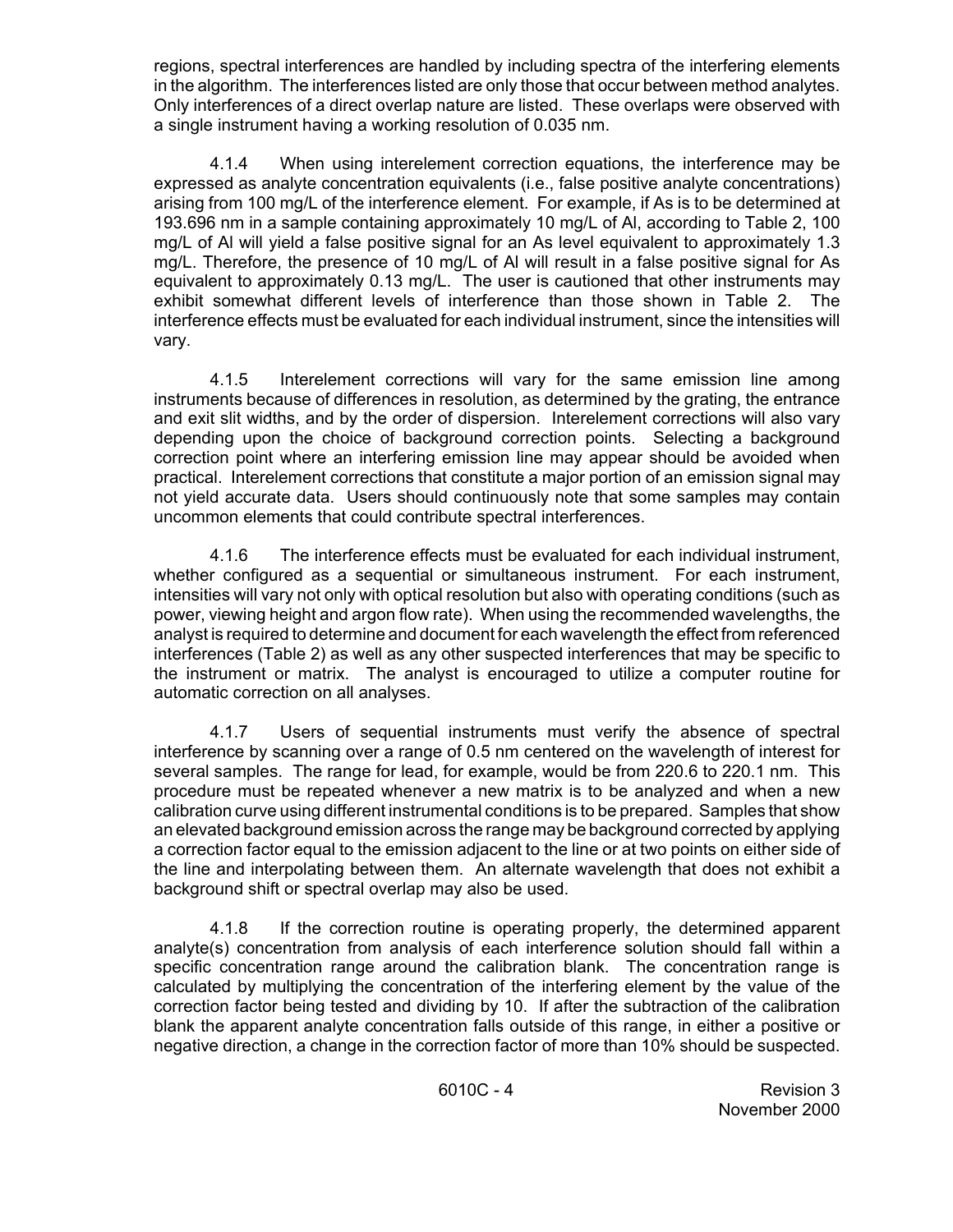The cause of the change should be determined and corrected and the correction factor updated. The interference check solutions should be analyzed more than once to confirm a change has occurred. Adequate rinse time between solutions and before analysis of the calibration blank will assist in the confirmation.

 should be inspected to ensure that there is no contamination that may be perceived as a 4.1.9 When interelement corrections are applied, their accuracy should be verified daily, by analyzing spectral interference check solutions. The correction factors or multivariate correction matrices tested on a daily basis must be within the 20% criteria for five consecutive days. All interelement spectral correction factors or multivariate correction matrices must be verified and updated every six months or when an instrumentation change occurs, such as one in the torch, nebulizer, injector, or plasma conditions. Standard solutions spectral interference.

4.1.10 When interelement corrections are not used, verification of absence of interferences is required.

4.1.10.1 One method to verify the absence of interferences is to use a computer software routine for comparing the determinative data to established limits for notifying the analyst when an interfering element is detected in the sample at a concentration that will produce either an apparent false positive concentration (i.e., greater than the analyte instrument detection limit), or a false negative analyte concentration (i.e., less than the lower control limit of the calibration blank defined for a 99% confidence interval).

 of effects at the wavelengths selected. These data must be kept on file with the 4.1.10.2 Another way to verify the absence of interferences is to analyze an interference check solution which contains similar concentrations of the major components of the samples (>10 mg/L) on a continuing basis to verify the absence sample analysis data. If the check solution confirms an operative interference that is  $\geq$  20% of the analyte concentration, the analyte must be determined using (1) analytical and background correction wavelengths (or spectral regions) free of the interference, (2) by an alternative wavelength, or (3) by another documented test procedure.

4.2 Physical interferences are effects associated with the sample nebulization and transport processes. Changes in viscosity and surface tension can cause significant inaccuracies, especially in samples containing high dissolved solids or high acid concentrations. If physical interferences are present, they must be reduced by diluting the sample, by using a peristaltic pump, by using an internal standard, or by using a high solids nebulizer. Another problem that can occur with high dissolved solids is salt buildup at the tip of the nebulizer, affecting aerosol flow rate and causing instrumental drift. The problem can be controlled by wetting the argon prior to nebulization, by using a tip washer, by using a high solids nebulizer, or by diluting the sample. Also, it has been reported that better control of the argon flow rate, especially to the nebulizer, improves instrument performance. This may be accomplished with the use of mass flow controllers. The test described in Sec. 9.6 will help determine if a physical interference is present.

4.3 Chemical interferences include molecular compound formation, ionization effects, and solute vaporization effects. Normally, these effects are not significant with the ICP technique, but if observed, can be minimized by careful selection of operating conditions (incident power, observation position, and so forth), by buffering of the sample, by matrix matching, and by standard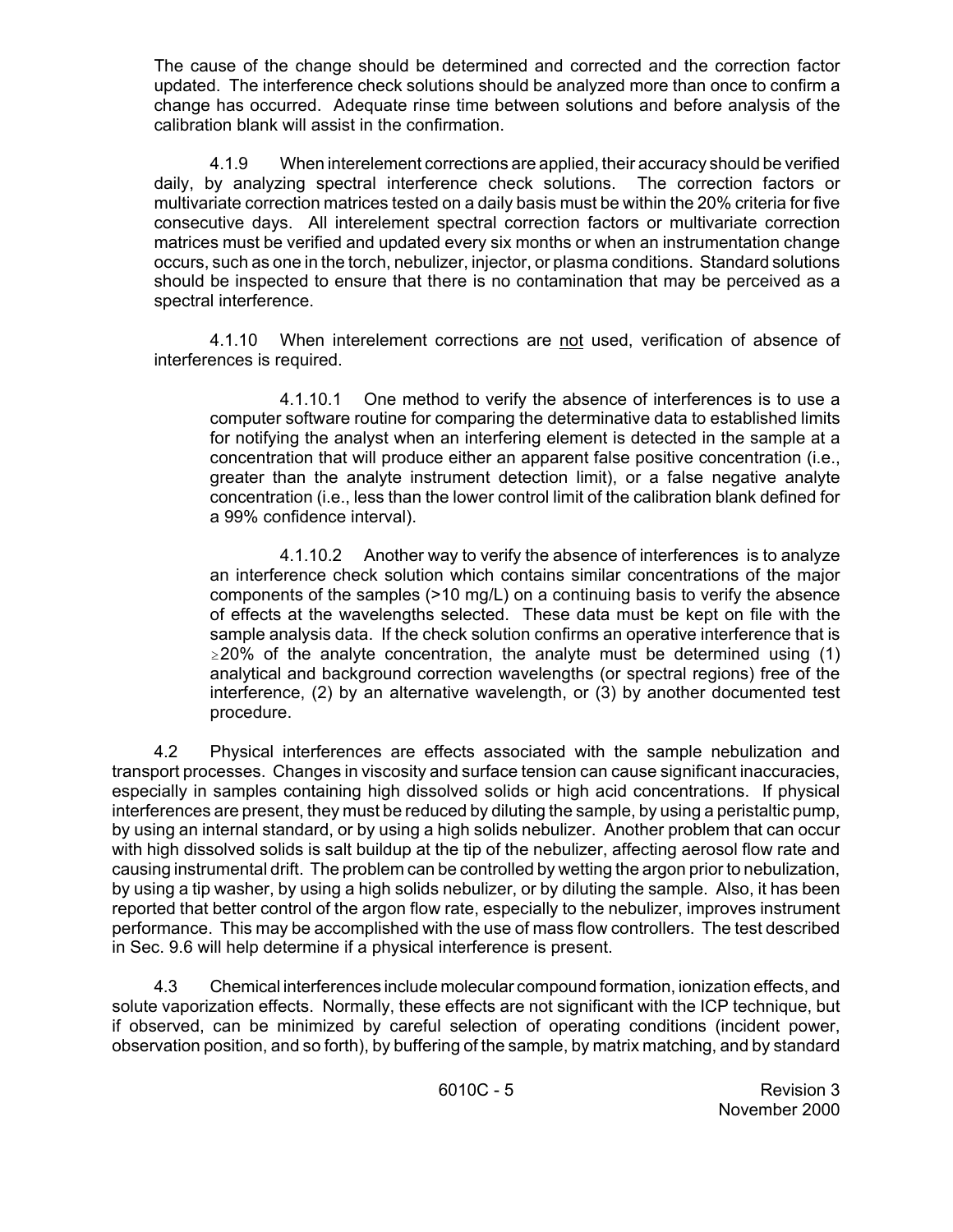addition procedures. Chemical interferences are highly dependent on matrix type and the specific analyte element.

4.3.1 At the analyst's discretion, the method of standard additions (MSA) can be used. This technique can be useful when certain interferences are encountered. The analyst is encouraged to review the information in Sec. 4.0 to deal with the majority of interferences likely to be encountered when using this method. Refer to Method 7000 for a more detailed discussion of the MSA.

4.3.2 An alternative to using the method of standard additions is to use the internal standard technique. Add one or more elements that are both not found in the samples and verified to not cause an interelement spectral interference to the samples, standards, and blanks. Yttrium or scandium are often used. The concentration should be sufficient for optimum precision, but not so high as to alter the salt concentration of the matrix. The element intensity is used by the instrument as an internal standard to ratio the analyte intensity signals for both calibration and quantitation. This technique is very useful in overcoming matrix interferences, especially in high solids matrices.

 spray chamber. The site where these effects occur is dependent on the element and can be 4.4 Memory interferences result when analytes in a previous sample contribute to the signals measured in a new sample. Memory effects can result from sample deposition on the uptake tubing to the nebulizer and from the build up of sample material in the plasma torch and minimized by flushing the system with a rinse blank between samples. The possibility of memory interferences should be recognized within an analytical run and suitable rinse times should be used to reduce them. The rinse times necessary for a particular element must be estimated prior to analysis. This may be achieved by aspirating a standard containing elements at a concentration ten times the usual amount or at the top of the linear dynamic range. The aspiration time for this sample should be the same as a normal sample analysis period, followed by analysis of the rinse blank at designated intervals. The length of time required to reduce analyte signals equal to or less than the method detection limit should be noted. Until the required rinse time is established, it is suggested that the rinse period be at least 60 seconds between samples and standards. If a memory interference is suspected, the sample must be reanalyzed after a rinse period of sufficient length. Alternate rinse times may be established by the analyst based upon the project specific DQOs.

 and confuse interference tests. If the instrument does not display negative values, fortify the 4.5 Users are advised that high salt concentrations can cause analyte signal suppressions interference check solution with the elements of interest at 0.5 to 1 mg/L and measure the added standard concentration accordingly. Concentrations should be within 20% of the true spiked concentration or dilution of the samples will be necessary. In the absence of measurable analyte, overcorrection could go undetected if a negative value is reported as zero.

4.6 The dashes in Table 2 indicate that no measurable interferences were observed even at higher interferant concentrations. Generally, interferences were discernible if they produced peaks, or background shifts, corresponding to 2 to 5% of the peaks generated by the analyte concentrations.

4.7 The calibration blank (Sec. 7.5.1) may restrict the sensitivity of the detection limit or degrade the precision and accuracy of the analysis. Chapter Three should be consulted for clean chemistry methods and procedures necessary in reducing the magnitude and variability of the calibration blank.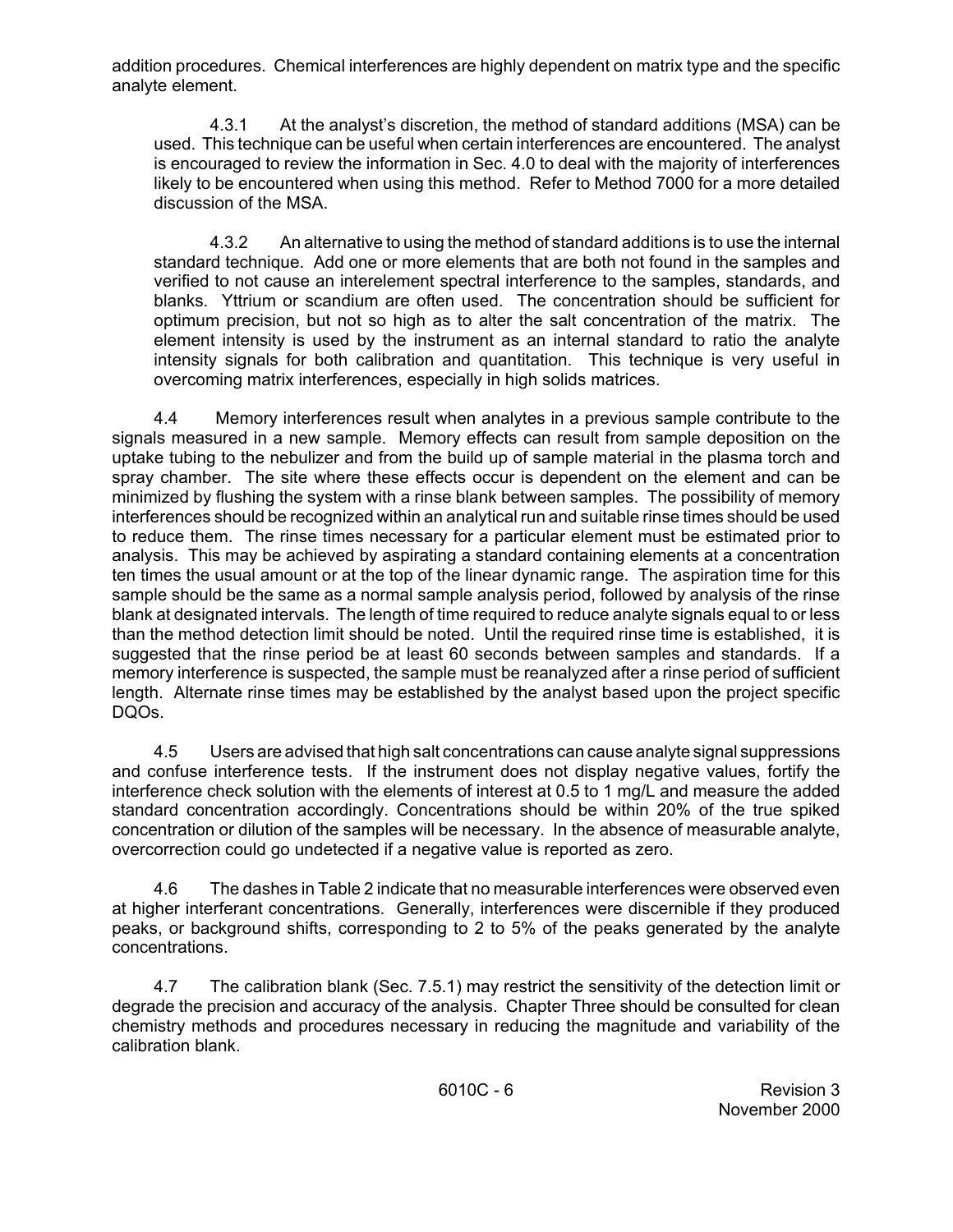#### 5.0 SAFETY

 of material safety data sheets (MSDSs) should be available to all personnel involved in these 5.1 This method does not address all safety issues associated with its use. The laboratory is responsible for maintaining a safe work environment and a current awareness file of OSHA regulations regarding the safe handling of the chemicals specified in this method. A reference file analyses.

 working with these reagents. Hydrofluoric acid is a very toxic acid and penetrates the skin and 5.2 Concentrated nitric and hydrochloric acids are moderately toxic and extremely irritating to skin and mucus membranes. Use these reagents in a hood and if eye or skin contact occurs, flush with large volumes of water. Always wear safety glasses or a shield for eye protection when tissues deeply if not treated immediately. Injury occurs in two stages; first, by hydration that induces tissue necrosis and then by penetration of fluoride ions deep into the tissue and by reaction with calcium. Boric acid and other complexing reagents and appropriate treatment agents should be administered immediately. Consult appropriate safety literature and have the appropriate treatment materials readily available prior to working with this acid. See Method 3052 for specific suggestions for handling hydrofluoric acid from a safety and an instrument standpoint.

 if inhaled or swallowed. Extreme care must be taken to ensure that samples and standards are handled properly and that all exhaust gases are properly vented. Wash hands thoroughly after 5.3 Many metal salts, including, but not limited to, those of osmium, are extremely toxic handling.

## 6.0 EQUIPMENT AND SUPPLIES

- 6.1 Inductively coupled argon plasma emission spectrometer
	- 6.1.1 Computer-controlled emission spectrometer with background correction.
	- 6.1.2 Radio-frequency generator compliant with FCC regulations.
	- 6.1.3 Optional mass flow controller for argon nebulizer gas supply.
	- 6.1.4 Optional peristaltic pump.
	- 6.1.5 Optional autosampler.
	- 6.1.6 Argon gas supply high purity.
- 6.2 Volumetric flasks of suitable precision and accuracy.
- 6.3 Volumetric pipets of suitable precision and accuracy.

## 7.0 REAGENTS AND STANDARDS

7.1 Reagent or trace metals grade chemicals shall be used in all tests. Unless otherwise indicated, it is intended that all reagents shall conform to the specifications of the Committee on Analytical Reagents of the American Chemical Society, where such specifications are available. Other grades may be used, provided it is first ascertained that the reagent is of sufficiently high

6010C - 7 Revision 3 November 2000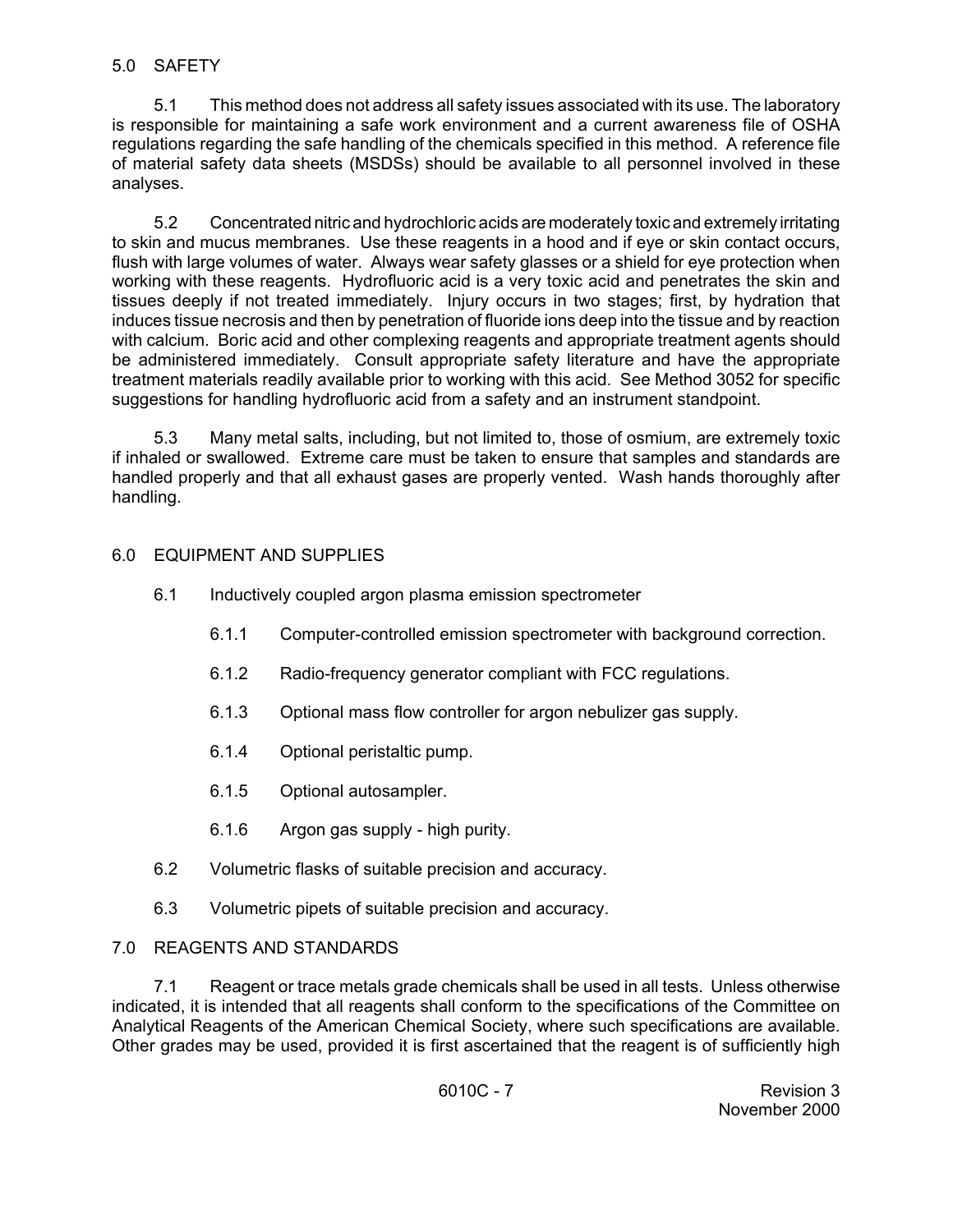purity to permit its use without lessening the accuracy of the determination. If the purity of a reagent is in question, analyze for contamination. If the concentration of the contamination is less than the MDL, then the reagent is acceptable.

7.1.1 Hydrochloric acid (conc), HCl.

7.1.2 Hydrochloric acid HCl (1:1) - Add 500 mL concentrated HCl to 400 mL water and dilute to 1 L in an appropriately- sized beaker.

7.1.3 Nitric acid (conc),  $HNO<sub>3</sub>$ .

7.1.4 Nitric acid,  $HNO<sub>3</sub>$  (1:1) - Add 500 mL concentrated  $HNO<sub>3</sub>$  to 400 mL water and dilute to 1 L in an appropriately-sized beaker.

7.2 Reagent water - All references to water in the method refer to reagent water, as defined in Chapter One, unless otherwise specified. Reagent water must be free of interferences.

 chemicals or metals (99.99% pure or greater). With several exceptions specifically noted, all salts 7.3 Standard stock solutions may be purchased or prepared from ultra-high purity grade must be dried for 1 hour at  $105^{\circ}$ C.

CAUTION: Many metal salts are extremely toxic if inhaled or swallowed. Wash hands thoroughly after handling.

Typical stock solution preparation procedures follow. Concentrations are calculated based upon the weight of pure metal added, or with the use of the element fraction and the weight of the metal salt added.

NOTE: This section does not apply when analyzing samples prepared by Method 3040.

NOTE: The weight of the analyte is expressed to four significant figures for consistency with the weights below because rounding to two decimal places can contribute up to 4 % error for some of the compounds.

For metals:

$$
Concentration (ppm) = \frac{weight (mg)}{volume (L)}
$$

For metal salts:

Concentration (ppm) =  $\frac{\text{weight (mg)} \times \text{mole fraction}}{\text{volume (L)}}$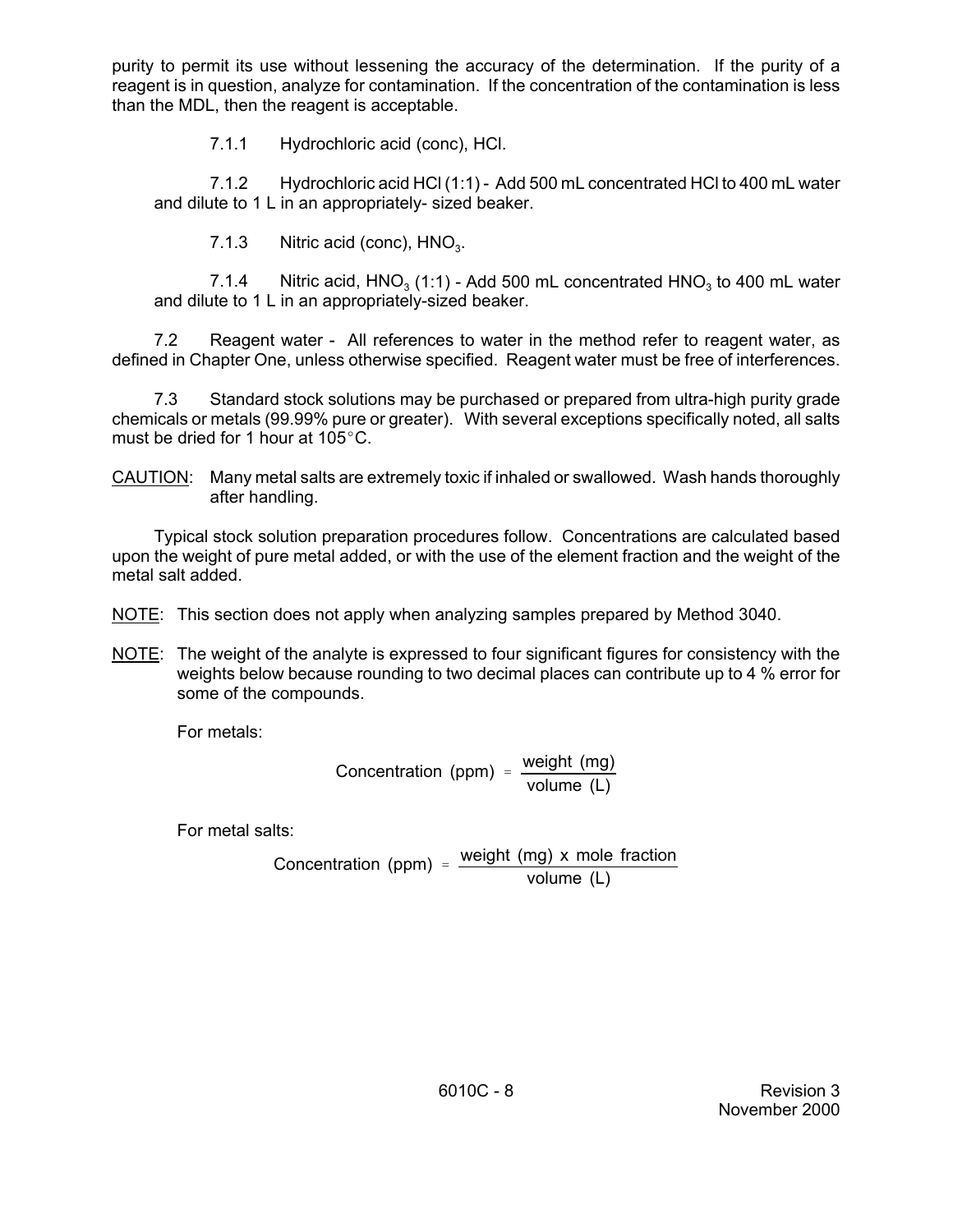## 7.3.1 Aluminum solution, stock, 1 mL =  $1000 \mu g$  Al

Dissolve 1.000 g of aluminum metal, accurately weighed to at least four significant figures, in an acid mixture of 4.0 mL of HCl (1:1) and 1.0 mL of concentrated  $HNO<sub>3</sub>$  in a beaker. Warm beaker slowly to dissolve the metal. When dissolution is complete, transfer solution quantitatively to a 1000-mL volumetric flask, add an additional 10.0 mL of HCl (1:1) and dilute to volume with reagent water.

# 7.3.2 Antimony solution, stock, 1 mL =  $1000 \mu g$  Sb

Dissolve 2.6673 g K(SbO)C<sub>4</sub>H<sub>4</sub>O<sub>6</sub> (element fraction Sb = 0.3749), accurately weighed to at least four significant figures, in reagent water, add 10 mL HCl (1:1), and dilute to volume in a 1000-mL volumetric flask with reagent water.

7.3.3 Arsenic solution, stock,  $1 \text{ mL} = 1000 \mu\text{g}$  As

Dissolve 1.3203 g of As<sub>2</sub>O<sub>3</sub> (element fraction As = 0.7574), accurately weighed to at least four significant figures, in 100 mL of reagent water containing 0.4 g NaOH. Acidify the solution with 2 mL concentrated  $HNO<sub>3</sub>$  and dilute to volume in a 1000-mL volumetric flask with reagent water.

7.3.4 Barium solution, stock, 1 mL =  $1000 \mu g$  Ba

 accurately weighed to at least four significant figures, in 10 mL of reagent water with 1 mL Dissolve 1.5163 g BaCl<sub>2</sub> (element fraction Ba = 0.6595), dried at 250 °C for 2 hours, HCl (1:1). Add 10.0 mL HCl (1:1) and dilute to volume in a 1000-mL volumetric flask with reagent water.

7.3.5 Beryllium solution, stock, 1 mL =  $1000 \mu g$  Be

Do not dry. Dissolve 19.6463 g BeSO<sub>4</sub>.4H<sub>2</sub>O (element fraction Be = 0.0509), accurately weighed to at least four significant figures, in reagent water, add 10.0 mL concentrated HNO<sub>3</sub>, and dilute to volume in a 1000-mL volumetric flask with reagent water.

7.3.6 Boron solution, stock, 1 mL =  $1000 \mu g B$ 

Do not dry. Dissolve 5.716 g anhydrous  $H_3BO_3$  (B fraction = 0.1749), accurately weighed to at least four significant figures, in reagent water and dilute in a 1-L volumetric flask with reagent water. Transfer immediately after mixing in a clean polytetrafluoroethylene (PTFE) bottle to minimize any leaching of boron from the glass container. The use of a nonglass volumetric flask is recommended to avoid boron contamination from glassware.

7.3.7 Cadmium solution, stock,  $1 mL = 1000 \mu g Cd$ 

Dissolve 1.1423 g CdO (element fraction  $Cd = 0.8754$ ), accurately weighed to at least four significant figures, in a minimum amount of (1:1)  $HNO<sub>3</sub>$ . Heat to increase the rate of dissolution. Add 10.0 mL concentrated  $HNO<sub>3</sub>$  and dilute to volume in a 1000-mL volumetric flask with reagent water.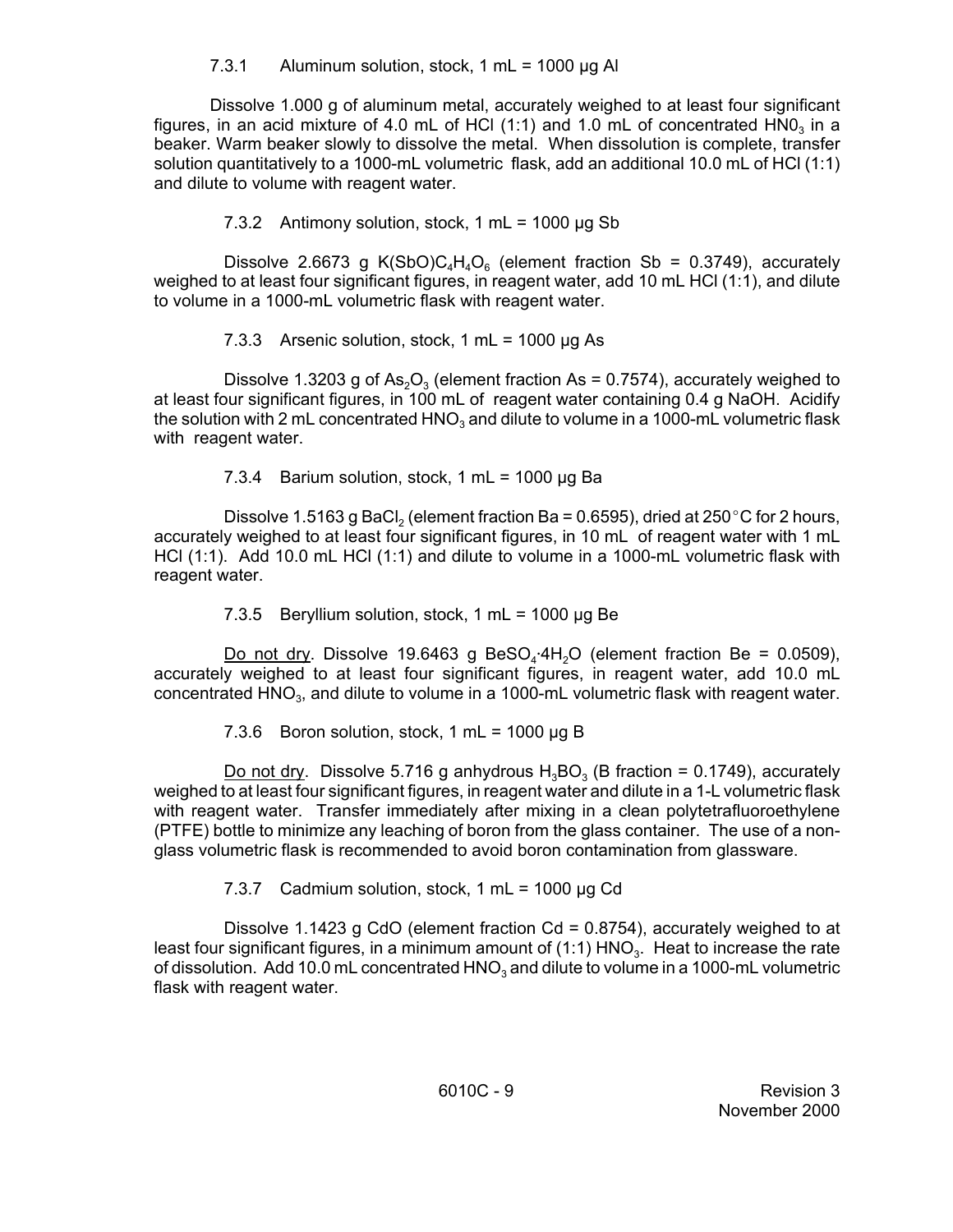## 7.3.8 Calcium solution, stock, 1 mL = 1000  $\mu$ g Ca

Suspend 2.4969 g CaCO<sub>3</sub> (element Ca fraction = 0.4005), dried at 180 $^{\circ}$ C for 1 hour before weighing, accurately weighed to at least four significant figures, in reagent water and dissolve cautiously with a minimum amount of (1:1)  $HNO<sub>3</sub>$ . Add 10.0 mL concentrated  $HNO<sub>3</sub>$ and dilute to volume in a 1000-mL volumetric flask with reagent water.

7.3.9 Chromium solution, stock,  $1 mL = 1000 \mu g$  Cr

Dissolve 1.9231 g CrO<sub>3</sub> (element fraction Cr = 0.5200), accurately weighed to at least four significant figures, in reagent water. When dissolution is complete, acidify with 10 mL concentrated  $HNO<sub>3</sub>$  and dilute to volume in a 1000-mL volumetric flask with reagent water.

7.3.10 Cobalt solution, stock, 1 mL =  $1000 \mu$ g Co

Dissolve 1.000 g of cobalt metal, accurately weighed to at least four significant figures, in a minimum amount of (1:1)  $HNO<sub>3</sub>$ . Add 10.0 mL HCl (1:1) and dilute to volume in a 1000-mL volumetric flask with reagent water.

7.3.11 Copper solution, stock, 1 mL =  $1000 \mu g$  Cu

 Dissolve 1.2564 g CuO (element fraction Cu = 0.7989), accurately weighed to at least four significant figures, in a minimum amount of (1:1) HNO<sub>3</sub>. Add 10.0 mL concentrated  $HNO<sub>3</sub>$  and dilute to volume in a 1000-mL volumetric flask with reagent water.

7.3.12 Iron solution, stock, 1 mL =  $1000 \mu$ g Fe

Dissolve 1.4298 g Fe<sub>2</sub>O<sub>3</sub> (element fraction Fe = 0.6994), accurately weighed to at least four significant figures, in a warm mixture of 20 mL HCl (1:1) and 2 mL of concentrated HNO<sub>3</sub>. Cool, add an additional 5.0 mL of concentrated HNO<sub>3</sub>, and dilute to volume in a 1000mL volumetric flask with reagent water.

7.3.13 Lead solution, stock, 1 mL =  $1000 \mu$ g Pb

Dissolve 1.5985 g Pb( $NO<sub>3</sub>$ )<sub>2</sub> (element fraction Pb = 0.6256), accurately weighed to at least four significant figures, in a minimum amount of (1:1)  $HNO<sub>3</sub>$ . Add 10 mL (1:1)  $HNO<sub>3</sub>$ and dilute to volume in a 1000-mL volumetric flask with reagent water.

7.3.14 Lithium solution, stock, 1 mL =  $1000 \mu g$  Li

 weighed to at least four significant figures, in a minimum amount of HCl (1:1) and dilute to Dissolve 5.3248 g lithium carbonate (element fraction Li = 0.1878), accurately volume in a 1000-mL volumetric flask with reagent water.

7.3.15 Magnesium solution, stock, 1 mL = 1000 µg Mg

Dissolve 1.6584 g MgO (element fraction Mg = 0.6030), accurately weighed to at least four significant figures, in a minimum amount of  $(1:1)$  HNO<sub>3</sub>. Add 10.0 mL  $(1:1)$ concentrated  $HNO<sub>3</sub>$  and dilute to volume in a 1000-mL volumetric flask with reagent water.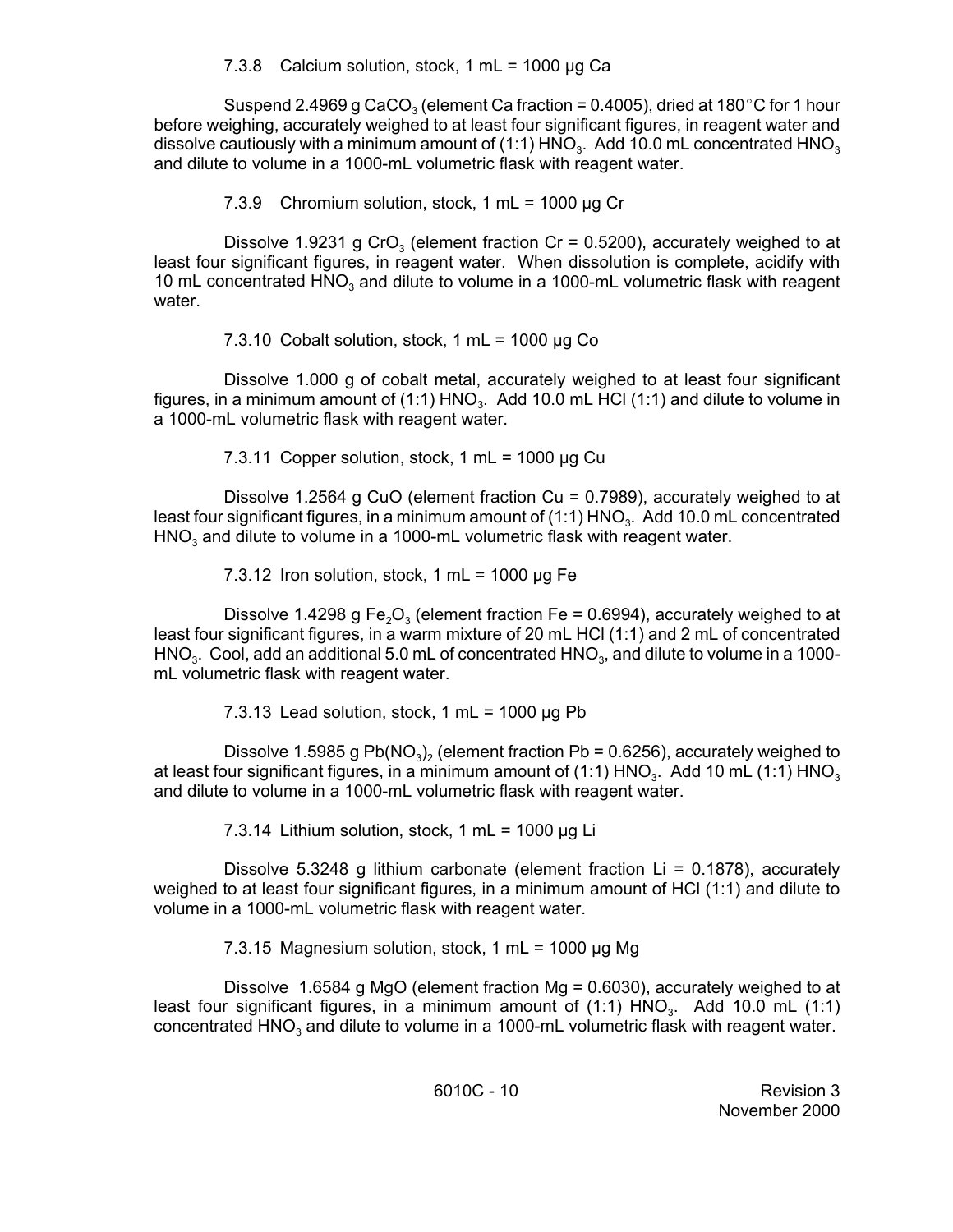7.3.16 Manganese solution, stock, 1 mL = 1000 µg Mn

Dissolve 1.00 g of manganese metal, accurately weighed to at least four significant figures, in acid mixture (10 mL concentrated HCl and 1 mL concentrated  $HNO<sub>3</sub>$ ) and dilute to volume in a 1000-mL volumetric flask with reagent water.

7.3.17 Mercury solution, stock, 1 mL = 1000  $\mu$ g Hg

Do not dry, **highly toxic element**. Dissolve 1.354 g HgCl<sub>2</sub> (Hg fraction = 0.7388) in reagent water. Add 50.0 mL concentrated  $HNO<sub>3</sub>$  and dilute to volume in 1000-mL volumetric flask with reagent water.

7.3.18 Molybdenum solution, stock, 1 mL = 1000 µg Mo

Dissolve 1.7325 g (NH<sub>4</sub>)<sub>6</sub>Mo<sub>7</sub>O<sub>24</sub>.4H<sub>2</sub>O (element fraction Mo = 0.5772), accurately weighed to at least four significant figures, in reagent water and dilute to volume in a 1000-mL volumetric flask with reagent water.

7.3.19 Nickel solution, stock, 1 mL =  $1000 \mu g$  Ni

Dissolve 1.000 g of nickel metal, accurately weighed to at least four significant figures, in 10.0 mL hot concentrated  $HNO<sub>3</sub>$ , cool, and dilute to volume in a 1000-mL volumetric flask with reagent water.

7.3.20 Phosphate solution, stock, 1 mL =  $1000 \mu$ g P

Dissolve 4.3937 g anhydrous  $KH<sub>2</sub>PO<sub>4</sub>$  (element fraction P = 0.2276), accurately weighed to at least four significant figures, in water. Dilute to volume in a 1000-mL volumetric flask with reagent water.

7.3.21 Potassium solution, stock, 1 mL = 1000  $\mu$ g K

Dissolve 1.9069 g KCl (element fraction  $K = 0.5244$ ) dried at 110°C, accurately weighed to at least four significant figures, in reagent water, and dilute to volume in a 1000 mL volumetric flask with reagent water.

7.3.22 Selenium solution, stock, 1 mL = 1000 µg Se

Do not dry. Dissolve 1.6332 g H<sub>2</sub>SeO<sub>3</sub> (element fraction Se = 0.6123), accurately weighed to at least four significant figures, in reagent water and dilute to volume in a 1000-mL volumetric flask with reagent water.

7.3.23 Silica solution, stock, 1 mL = 1000 µg SiO<sub>2</sub>

Do not dry. Dissolve 2.964 g NH<sub>4</sub>SiF<sub>6</sub>, accurately weighed to at least four significant figures, in 200 mL (1:20) HCl with heating at  $85^{\circ}$ C to dissolve the solid. Let solution cool and dilute to volume in a 1000-mL volumetric flask with reagent water. Store in an PTFE container and protect from light.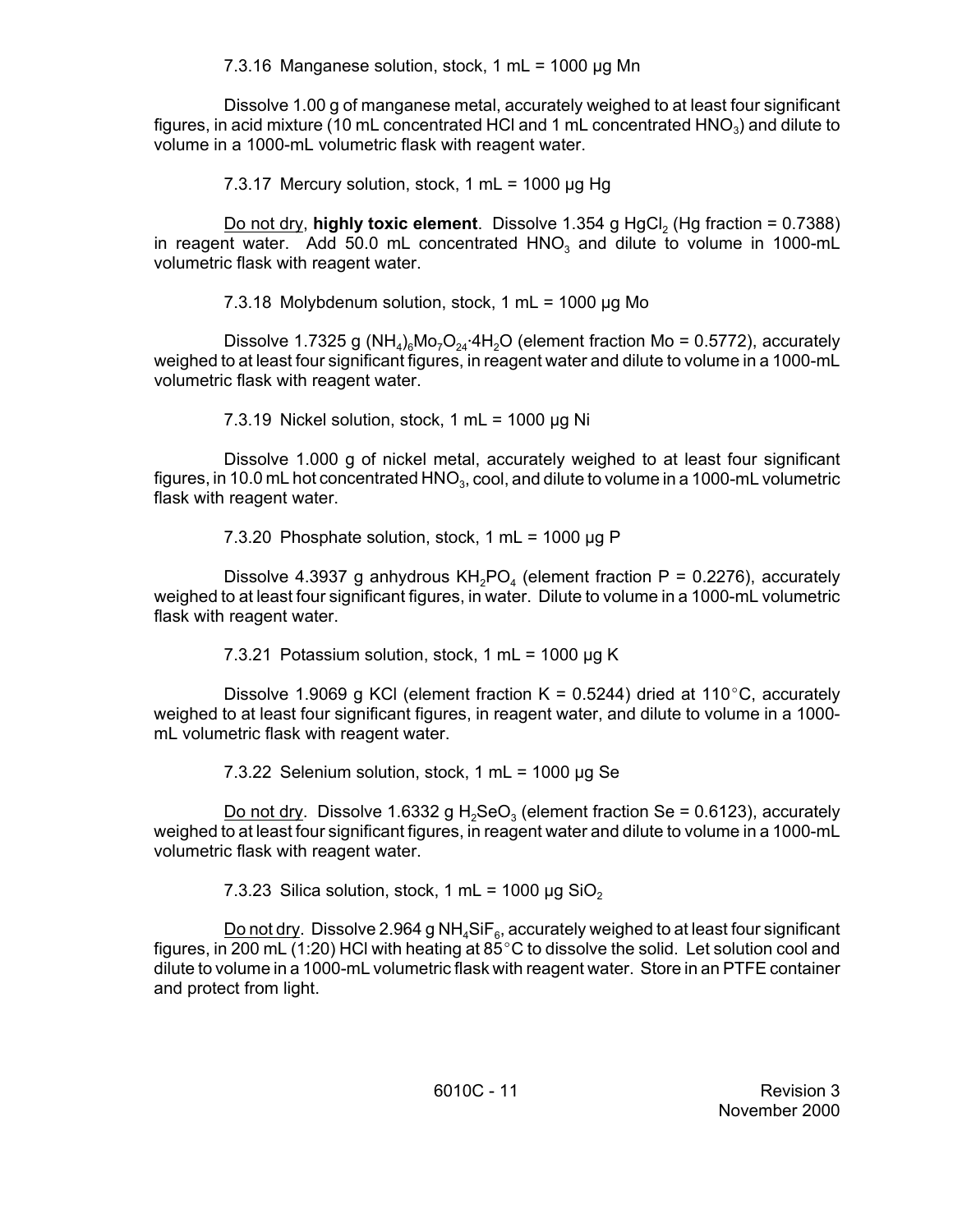7.3.24 Silver solution, stock, 1 mL = 1000  $\mu$ g Ag

Dissolve 1.5748 g AgNO<sub>3</sub> (element fraction Ag = 0.6350), accurately weighed to at least four significant figures, in water and 10 mL concentrated  $HNO<sub>3</sub>$ . Dilute to volume in a 1000-mL volumetric flask with reagent water.

7.3.25 Sodium solution, stock, 1 mL =  $1000 \mu q$  Na

 Dissolve 2.5419 g NaCl (element fraction Na = 0.3934), accurately weighed to at least four significant figures, in reagent water. Add 10.0 mL concentrated  $HNO<sub>3</sub>$  and dilute to volume in a 1000-mL volumetric flask with reagent water.

7.3.26 Strontium solution, stock, 1 mL =  $1000 \mu$ g Sr

Dissolve 2.4154 g of strontium nitrate ( $Sr(NO<sub>3</sub>)<sub>2</sub>$ ) (element fraction Sr = 0.4140), accurately weighed to at least four significant figures, in a 1000-mL flask containing 10 mL of concentrated HCl and 700 mL of reagent water. Dilute to volume with reagent water.

7.3.27 Thallium solution, stock, 1 mL =  $1000 \mu g$  Tl

Dissolve 1.3034 g TINO<sub>3</sub> (element fraction TI = 0.7672), accurately weighed to at least four significant figures, in reagent water. Add 10.0 mL concentrated  $HNO<sub>3</sub>$  and dilute to volume in a 1000-mL volumetric flask with reagent water.

7.3.28 Tin solution, stock, 1 mL =  $1000 \mu g$  Sn

Dissolve 1.000 g Sn shot, accurately weighed to at least 4 significant figures, in 200 mL HCl (1:1) with heating to dissolve the metal. Let solution cool and dilute with HCl (1:1) in a 1000-mL volumetric flask.

7.3.29 Vanadium solution, stock, 1 mL = 1000 µg V

Dissolve 2.2957 g NH<sub>4</sub>VO<sub>3</sub> (element fraction V = 0.4356), accurately weighed to at least four significant figures, in a minimum amount of concentrated HNO<sub>3</sub>. Heat to dissolve the metal. Add 10.0 mL concentrated  $HNO<sub>3</sub>$  and dilute to volume in a 1000-mL volumetric flask with reagent water.

7.3.30 Zinc solution, stock, 1 mL = 1000 µg Zn

Dissolve 1.2447 g ZnO (element fraction  $Zn = 0.8034$ ), accurately weighed to at least four significant figures, in a minimum amount of dilute HNO<sub>3</sub>. Add 10.0 mL concentrated HNO<sub>3</sub> and dilute to volume in a 1000-mL volumetric flask with reagent water.

7.3.31 Yttrium solution, stock, 1 mL =  $1000 \mu g$  Y

Dissolve 4.3081 g  $Y(NO<sub>3</sub>)<sub>3</sub>·6H<sub>2</sub>O$  (element fraction Y = 0.2321), accurately weighed to at least four significant figures, in a minimum amount of dilute  $HNO<sub>3</sub>$ . Add 10.0 mL concentrated  $HNO<sub>3</sub>$  and dilute to volume in a 1000-mL volumetric flask with reagent water.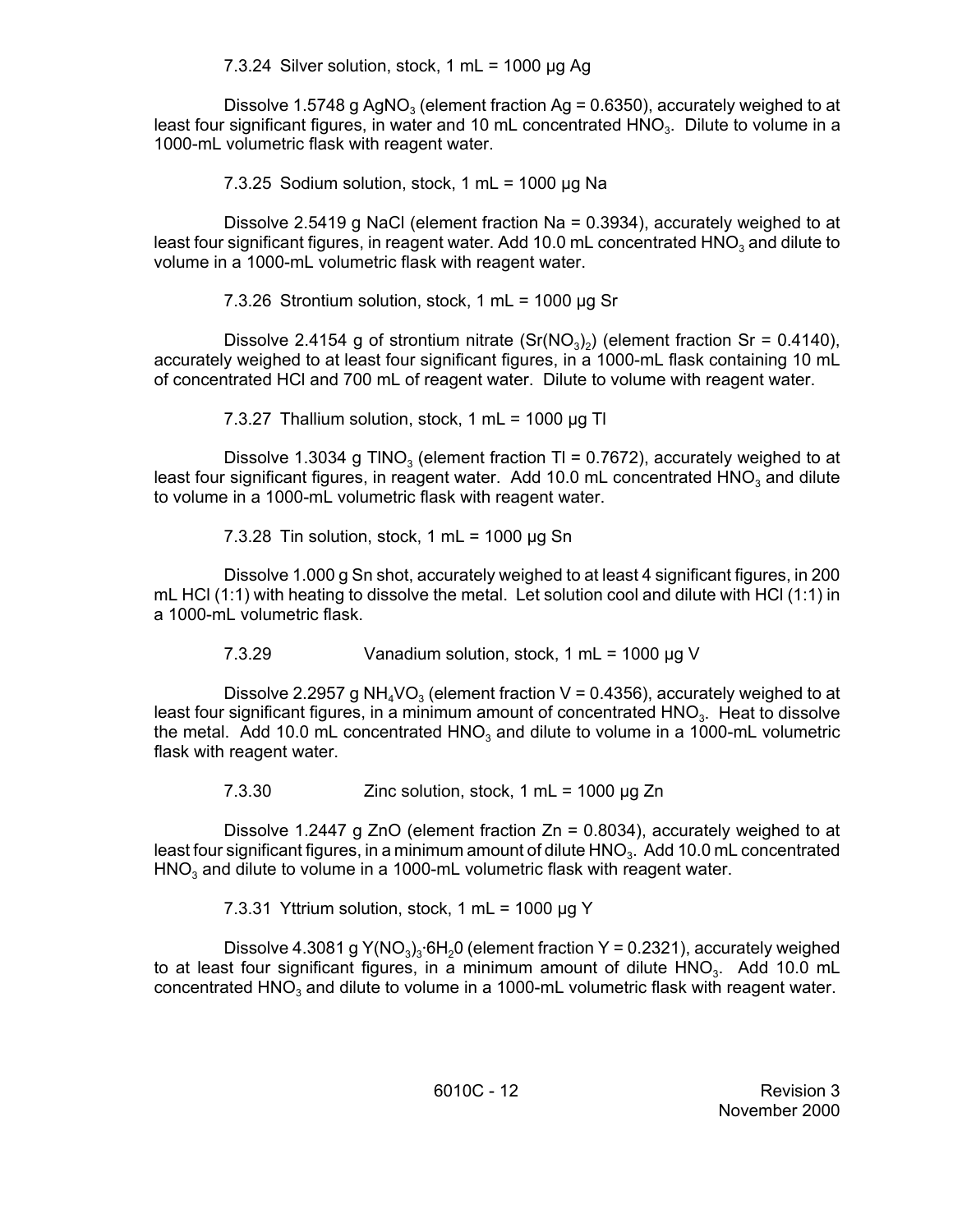7.4 Mixed calibration standard solutions

Prepare mixed calibration standard solutions (see Table 3) by combining appropriate volumes of the stock solutions above in volumetric flasks. Add the appropriate types and volumes of acids so that the standards are matrix-matched with the sample digestates. Prior to preparing the mixed standards, each stock solution should be analyzed separately to determine possible spectral interference or the presence of impurities. Care should be taken when preparing the mixed standards to ensure that the elements are compatible and stable together. Transfer the mixed standard solutions to FEP fluorocarbon or previously unused polyethylene or polypropylene bottles for storage. For all intermediate and working standards, especially low level standards (i.e., <1 ppm), stability must be demonstrated prior to use. Freshly-mixed standards should be prepared, as needed, with the realization that concentration can change with age. (Refer to Sec. 10.4.1 for guidance on determining the viability of standards.) Some typical calibration standard combinations are listed in Table 3.

- NOTE: If the addition of silver to the recommended acid combination initially results in a precipitate, then add 15 mL of water and warm the flask until the solution clears. Cool and dilute to 100 mL with water. For this acid combination, the silver concentration should be limited to 2 mg/L. Silver is stable under these conditions in a water matrix for 30 days, if protected from the light. Higher concentrations of silver require additional HCl.
	- 7.5 Blanks

 than Method 3040. The calibration blank is used in establishing the analytical curve and the Two types of blanks are required for the analysis of samples prepared by any method other method blank is used to identify possible contamination resulting from either the reagents (acids) or the equipment used during sample processing including filtration.

7.5.1 The calibration blank is prepared by acidifying reagent water to the same concentrations of the acids found in the standards and samples. Prepare a sufficient quantity to flush the system between standards and samples. The calibration blank will also be used for all initial (ICB) and continuing calibration blank (CCB) determinations.

7.5.2 The method blank must contain all of the reagents in the same volumes as used in the processing of the samples. The method blank must be carried through the complete procedure and contain the same acid concentration in the final solution as the sample solution used for analysis (refer to Sec. 9.3).

7.6 The initial calibration verification (ICV) standard is prepared by the analyst (or a purchased second source reference material) by combining compatible elements from a standard source different from that of the calibration standard, and at concentration near the midpoint of the calibration curve (see Sec. 10.4.1 for use). This standard may also be purchased.

7.7 The continuing calibration verification (CCV) standard should be prepared in the same acid matrix using the same standards used for calibration, at a concentration near the mid-point of the calibration curve (see Sec. 10.4.4 for use).

 7.8 The interference check solution is prepared to contain known concentrations of interfering elements that will provide an adequate test of the correction factors. Spike the sample with the elements of interest, particularly those with known interferences at 0.5 to 1 mg/L. In the absence of measurable analyte, overcorrection could go undetected because a negative value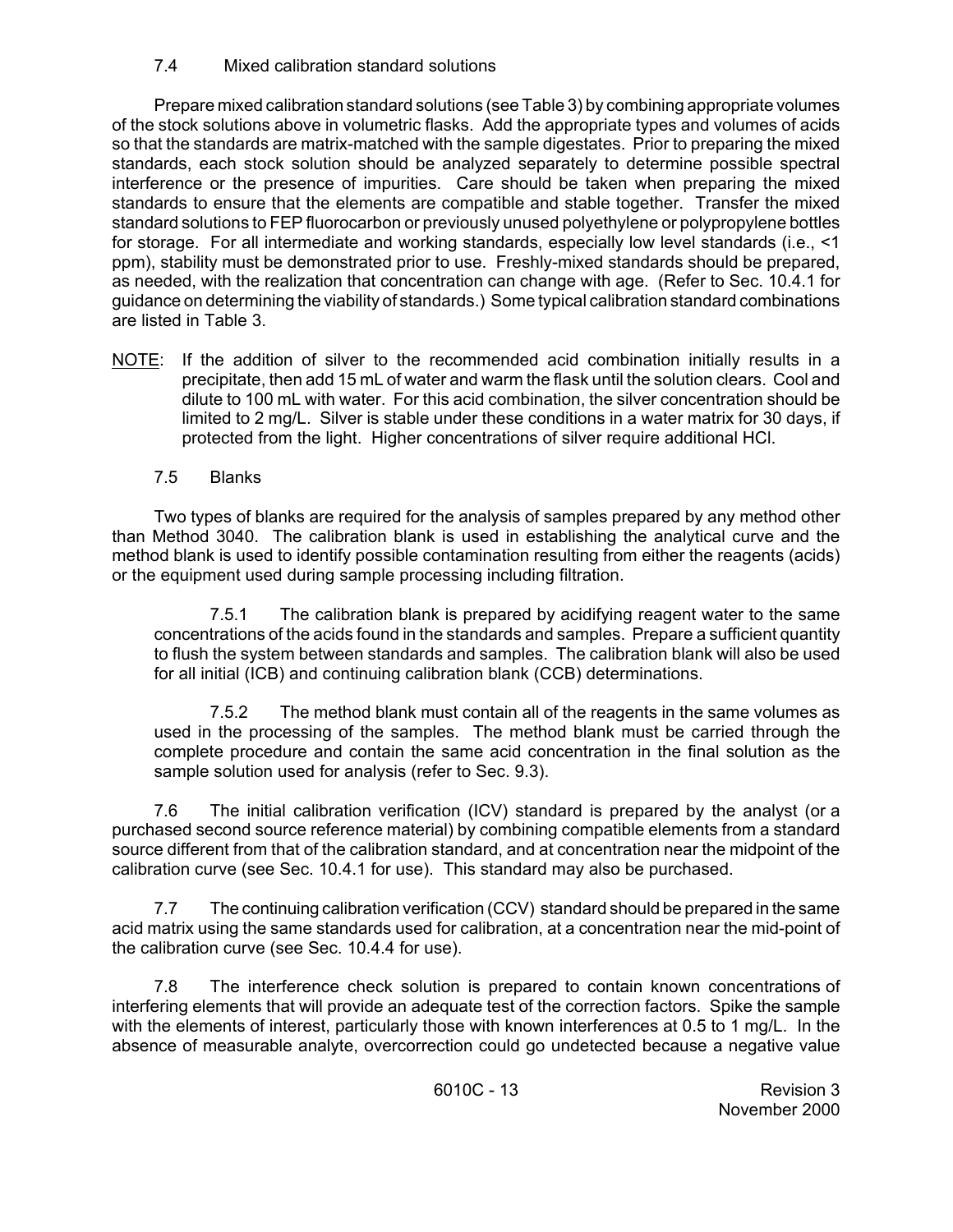could be reported as zero. If the particular instrument will display overcorrection as a negative number, this spiking procedure will not be necessary.

# 8.0 SAMPLE COLLECTION, PRESERVATION, AND HANDLING

See Chapter Three, Inorganic Analytes, for sample collection and preservation instructions.

# 9.0 QUALITY CONTROL

9.1 Refer to Chapter One for additional guidance on quality assurance protocols. Each laboratory should maintain a formal quality assurance program. The laboratory should also maintain records to document the quality of the data generated. All data sheets and quality control data should be maintained for reference or inspection.

9.2 Dilute and reanalyze samples that exceed the linear calibration range or use an alternate, less sensitive line for which quality control data are already established.

 9.3 For each batch of samples processed, at least one method blank must be carried throughout the entire sample preparation and analytical process, as described in Chapter One. A method blank is prepared by using a volume or weight of reagent water at the volume or weight specified in the preparation method, and then carried through the appropriate steps of the analytical process. These steps may include, but are not limited to, prefiltering, digestion, dilution, filtering, and analysis. If the method blank does not contain target analytes at a level that interferes with the project-specific DQOs, then the method blank would be considered acceptable.

 In the absence of project-specific DQOs, if the blank is less than 5% of the MDL Check Sample, less than 5% of the regulatory limit, or less than 5% of the lowest sample concentration for each analyte, whichever is greater, then the method blank is considered acceptable. If the method blank cannot be considered acceptable, the method blank should be re-run once, and if still unacceptable, then all samples after the last acceptable method blank must be reprepared and reanalyzed along with the other appropriate batch QC samples. These blanks will be useful in determining if samples are being contaminated. If the method blank exceeds the criteria, but the samples are all either below the reporting level or below the applicable action level or other DQOs, then the sample data may be used despite the contamination of the method blank. Refer to Chapter One for the proper protocol when analyzing blanks.

9.4 Laboratory control sample (LCS)

For each batch of samples processed, at least one LCS must be carried throughout the entire sample preparation and analytical process as described in Chapter One. The laboratory control samples should be spiked with each analyte of interest at the project-specific action level or, when lacking project-specific action levels, between the low and mid-level standards. Acceptance criteria should be set at a laboratory derived limit developed through the use of historical analyses. In the absence of historical data this limit should be set at  $\pm$  20% of the spiked value. Acceptance limits derived from historical data must be no wider that  $\pm 20\%$ . If the laboratory control sample is not acceptable, then the laboratory control sample should be re-run once and, if still unacceptable, all samples after the last acceptable laboratory control sample must be reprepared and reanalyzed.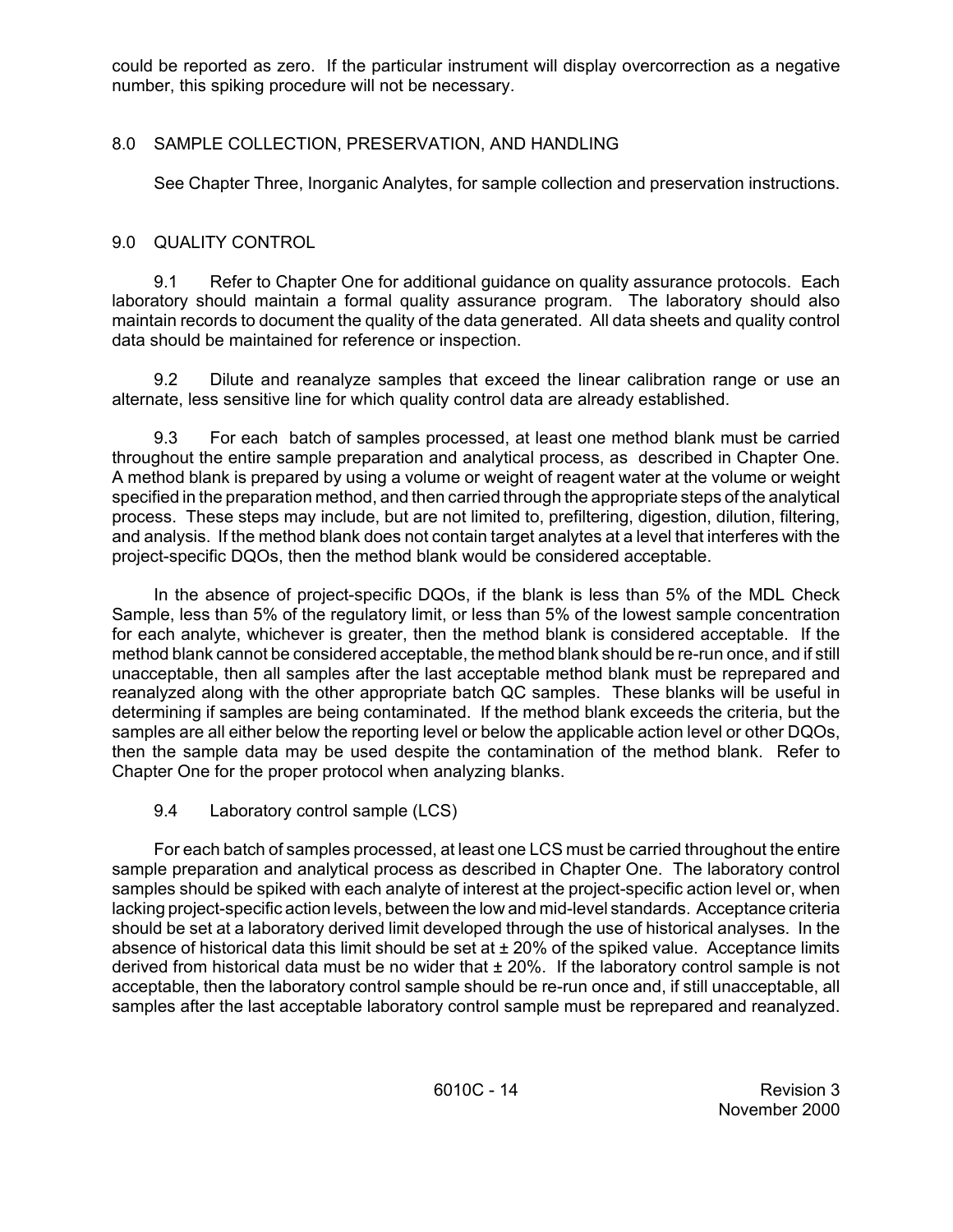Concurrent analyses of reference materials (SRMs) containing known amounts of analytes in the media of interest are recommended and may be used as an LCS. For solid SRMs, 80 -120% accuracy may not be achievable and the manufacturer's established acceptance criterion should be used for soil SRMs. Refer to Chapter One for more information.

# 9.5 Matrix spike/matrix spike duplicates (MS/MSDs)

For each batch of samples processed, at least one MS/MSD sample must be carried throughout the entire sample preparation and analytical process as described in Chapter One. MS/MSDs are intralaboratory split samples spiked with identical concentrations of each analyte of interest. The spiking occurs prior to sample preparation and analysis. An MS/MSD is used to document the bias and precision of a method in a given sample matrix. At the laboratory's discretion, a separate spiked sample and a separate duplicate sample may be analyzed in lieu of the MS/MSD.

 protocols. MS/MSD samples should be spiked at the same level, and with the same spiking set at  $\pm$  25% of the spiked value for accuracy and 20 relative percent difference (RPD) for Refer to the definitions of bias and precision, in Chapter One, for the proper data reduction material, as the corresponding laboratory control sample that is at the project-specific action level or, when lacking project-specific action levels, between the low and mid-level standards. Acceptance criteria should be set at a laboratory-derived limit developed through the use of historical analyses per matrix type analyzed. In the absence of historical data this limit should be precision. Acceptance limits derived from historical data must be no wider that  $\pm 25\%$  for accuracy and 20% for precision. Refer to Sec. 4.4.2 of Chapter One for guidance. If the bias and precision indicators are outside the laboratory control limits, if the percent recovery is less than 75% or greater than 125%, or if the relative percent difference is greater than 20%, then the interference test discussed in Sec. 9.6 should be conducted.

9.5.1 The relative percent difference between spiked matrix duplicate determinations is to be calculated as follows:

$$
RPD = \frac{|D_1 - D_2|}{\left(\frac{|D_1 + D_2|}{2}\right)} \times 100
$$

where:

RPD = relative percent difference.

 $D_1$  = first sample value.

 $D_2$  = second sample value (duplicate).

9.5.2 The spiked sample or spiked duplicate sample recovery should be within  $\pm$ 25% of the actual value, or within the documented historical acceptance limits for each matrix.

9.6 The following tests are recommended prior to reporting concentration data for the elements in this method. These tests, outlined in Secs. 9.6.1 and 9.6.2, should be performed with each batch of samples prepared/analyzed and will ensure that neither positive nor negative interferences are affecting the measurement of any of the elements or distorting the accuracy of the reported values. If matrix effects are confirmed, then an alternative test method should be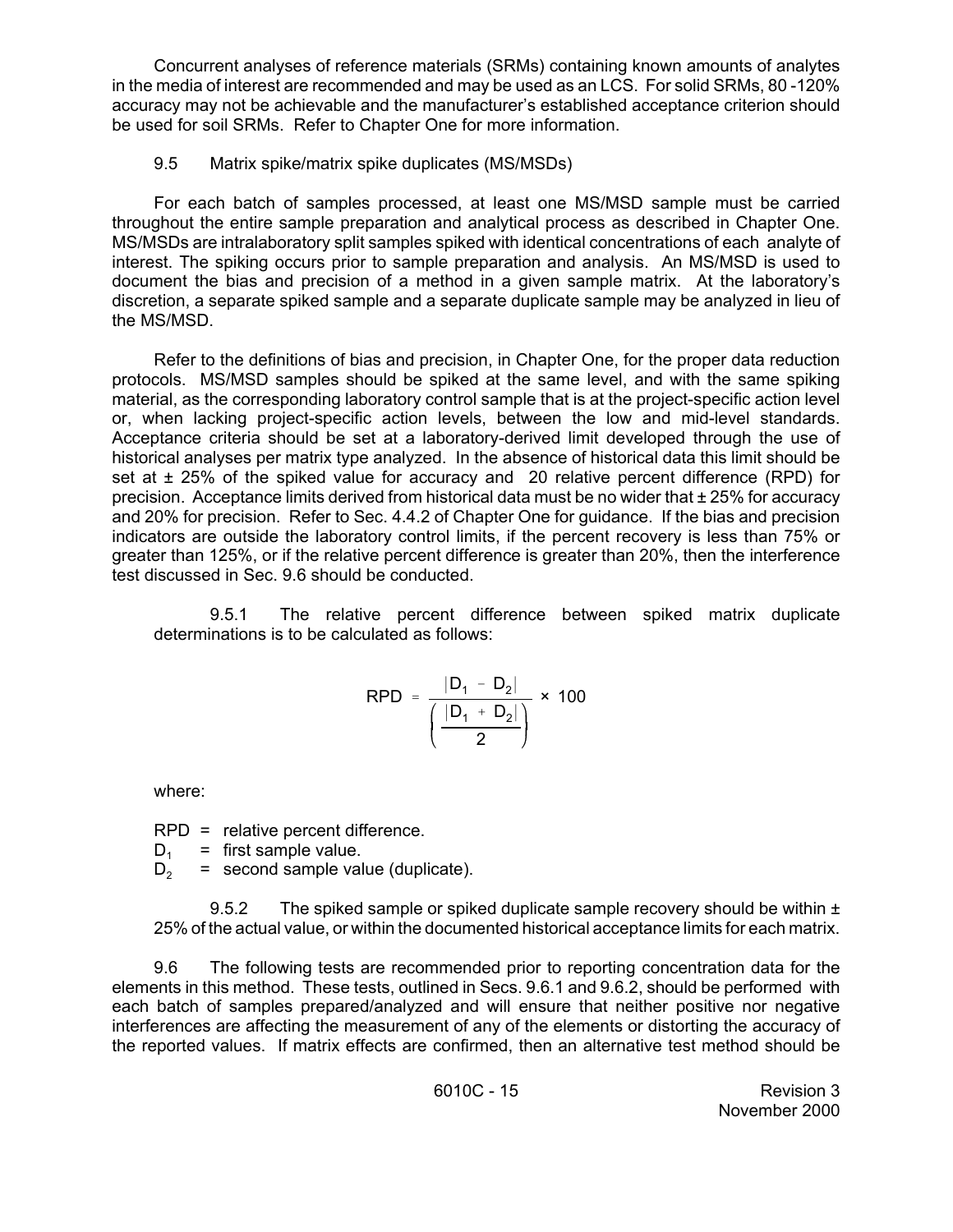considered or the current test method modified so that the analysis is not impacted by the same interference.

# 9.6.1 Post digestion spike addition

The same sample from which the MS/MSD aliquots were prepared should also be spiked with a post digestion spike. An analyte spike is added to a portion of a prepared sample, or its dilution, and should be recovered to within 80% to 120% of the known value. The spike addition should produce a minimum level of 10 times and a maximum of 100 times the method detection limit. If this spike fails, then the dilution test (Sec. 9.6.2) should be run on this sample. If both the MS/MSD and the post digestion spike fail, then matrix effects are confirmed.

# 9.6.2 Dilution test

If the analyte concentration is sufficiently high (minimally, a factor of 10 above the method detection limit after dilution), an analysis of a 1:5 dilution should agree within  $\pm$  10% of the original determination. If not, then a chemical or physical interference effect should be suspected.

CAUTION: If spectral overlap is suspected, then the use of computerized compensation, an alternate wavelength, or comparison with an alternate method is recommended.

# 10.0 CALIBRATION AND STANDARDIZATION

10.1 Set up the instrument with proper operating parameters established as detailed below. The instrument must be allowed to become thermally stable before beginning (usually requiring at least 30 minutes of operation prior to calibration). For operating conditions, the analyst should follow the instructions provided by the instrument manufacturer.

 10.1.1 Before using this procedure to analyze samples, data must be available documenting the initial demonstration of performance. The required data document the selection criteria for background correction points; analytical dynamic ranges, the applicable equations, and the upper limits of those ranges; the method and instrument detection limits; and the determination and verification of interelement correction equations or other routines for correcting spectral interferences. These data must be generated using the same instrument, operating conditions, and calibration routine to be used for sample analysis. These data must be kept on file and be available for review by the data user or auditor.

10.1.2 Specific wavelengths are listed in Table 1. Other wavelengths may be substituted if they can provide the needed sensitivity and are corrected for spectral interference. Because of differences among various makes and models of spectrometers, specific instrument operating conditions cannot be provided. The instrument and operating conditions utilized for determination must be capable of providing data of acceptable quality to the program and data user. The analyst should follow the instructions provided by the instrument manufacturer unless other conditions provide similar or better performance for a task.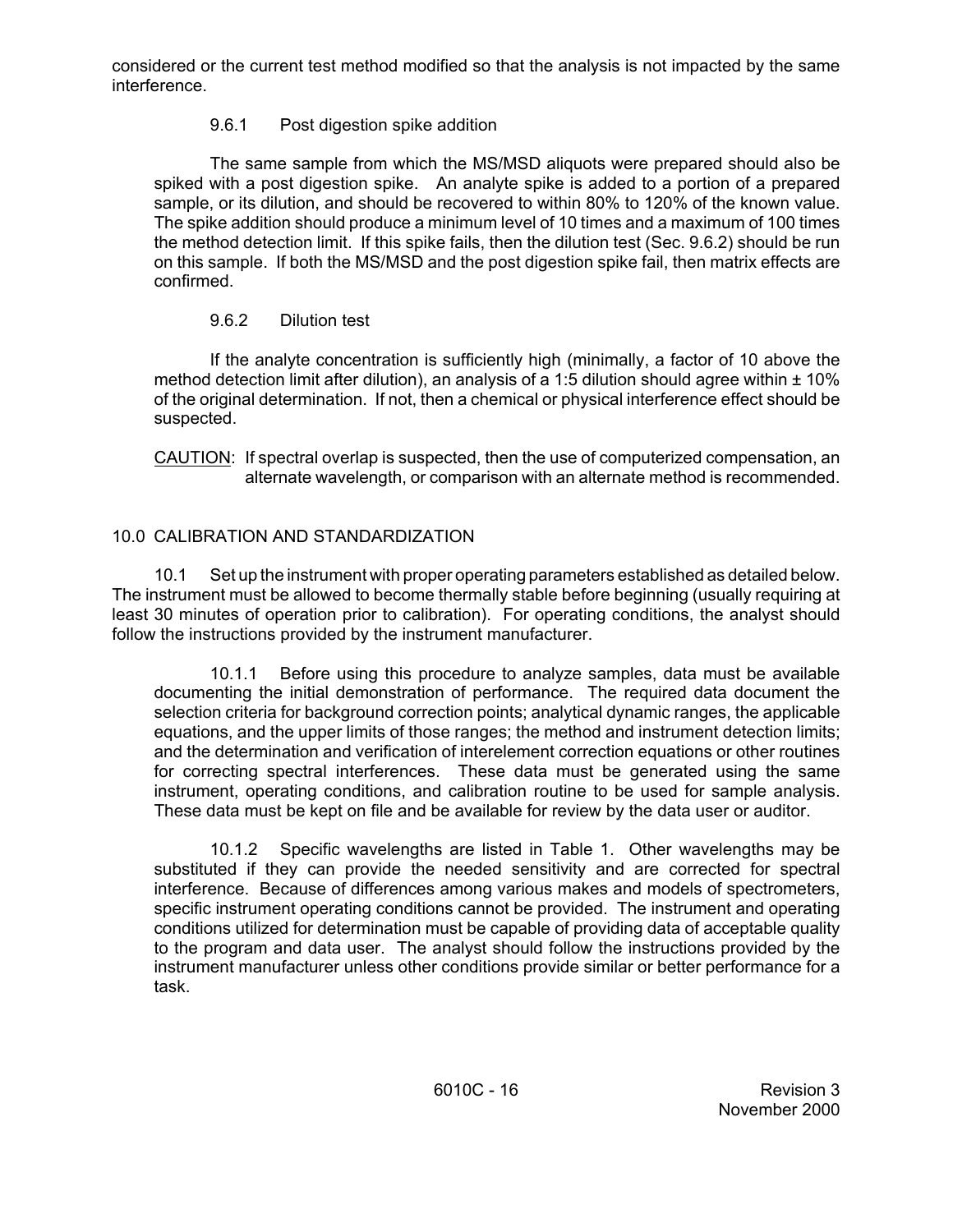Operating conditions for aqueous solutions usually vary from:

- 1100 to 1200 watts forward power,
- $\cdot$  14 to 18 mm viewing height,
- 15 to 19 L/min argon coolant flow,
- 0.6 to 1.5 L/min argon nebulizer flow,
- C 1 to 1.8 mL/min sample pumping rate with a 1 minute preflush time and measurement time near 1 second per wavelength peak for sequential instruments and 10 seconds per sample for simultaneous instruments.

For an axial plasma, the conditions will usually vary from:

- 1100 to 1500 watts forward power,
- 15 to 19 liters/min argon coolant flow,
- $\bullet$  0.6 to 1.5 L/min argon nebulizer flow,
- C 1 to 1.8 mL/min sample pumping rate with a 1 minute preflush time and measurement time near 1 second per wavelength peak for sequential instruments and 10 seconds per sample for simultaneous instruments.

One recommended way in which to achieve repeatable interference correction factors is to adjust the argon aerosol flow to reproduce the Cu/Mn intensity ratio at 324.754 nm and 257.610 nm respectively.

#### 10.1.3 Plasma optimization

The plasma operating conditions need to be optimized prior to use of the instrument. The purpose of plasma optimization is to provide a maximum signal to background ratio for some of the least sensitive elements in the analytical array. The use of a mass flow controller to regulate the nebulizer gas flow or source optimization software greatly facilitates the procedure. This routine is not required on a daily basis, but only is required when first setting up a new instrument, or following a change in operating conditions. The following procedure is recommended, or follow manufacturer's recommendations.

10.1.3.1 Ignite the radial plasma and select an appropriate incident RF power. Allow the instrument to become thermally stable before beginning, about 30 to 60 minutes of operation. While aspirating a 1000 µg/L solution of yttrium, follow the instrument manufacturer's instructions and adjust the aerosol carrier gas flow rate through the nebulizer so a definitive blue emission region of the plasma extends approximately from 5 to 20 mm above the top of the load coil. Record the nebulizer gas flow rate or pressure setting for future reference. The yttrium solution can also be used for coarse optical alignment of the torch by observing the overlay of the blue light over the entrance slit to the optical system.

10.1.3.2 After establishing the nebulizer gas flow rate, determine the solution uptake rate of the nebulizer in mL/min by aspirating a known volume of a calibration blank for a period of at least three minutes. Divide the volume aspirated by the time in minutes and record the uptake rate. Set the peristaltic pump to deliver that rate in a steady even flow.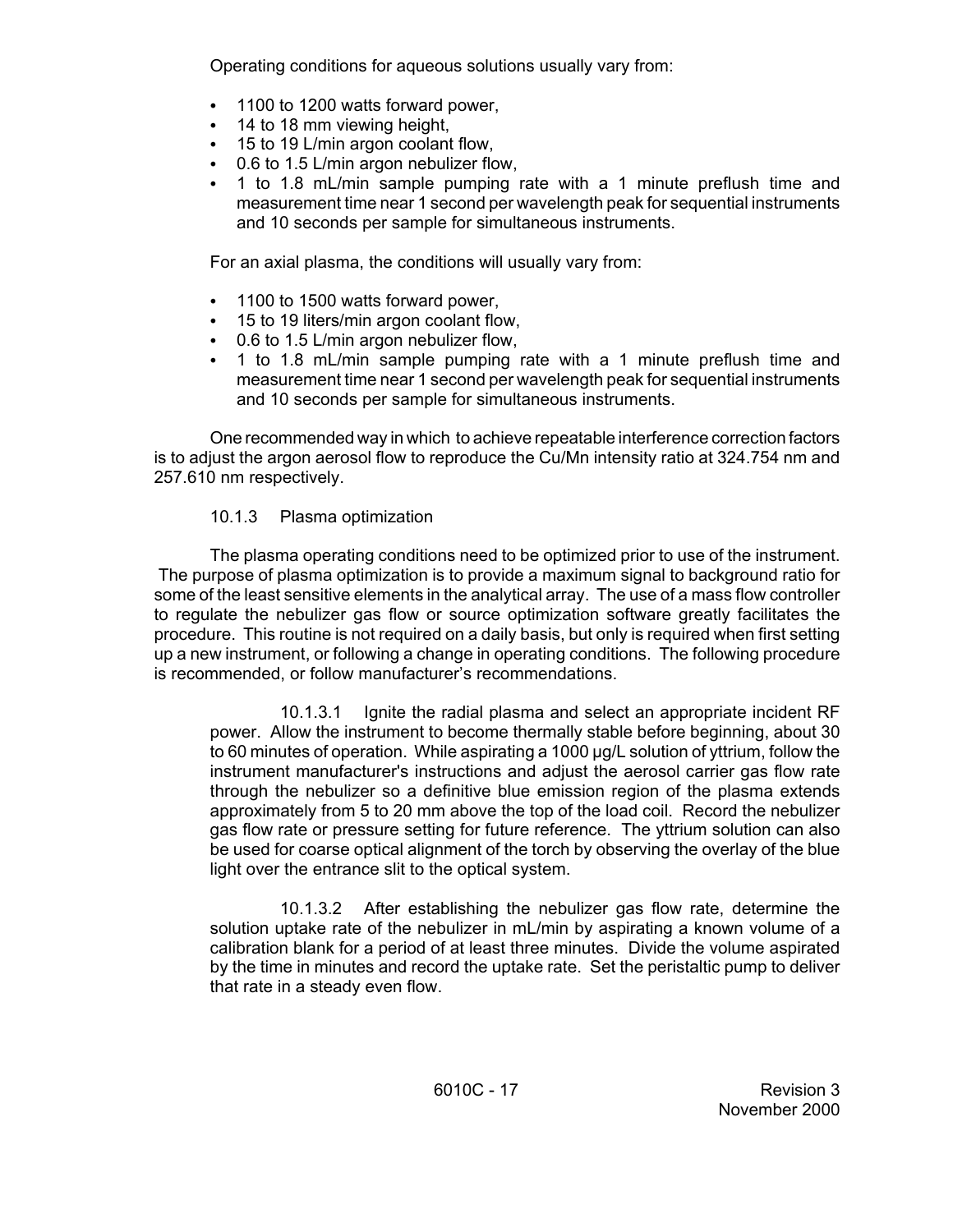10.1.3.3 Profile the instrument to align it optically as it will be used during analysis. The following procedure can be used for both horizontal and vertical optimization in the radial mode, but is written for vertical.

Aspirate a solution containing 10 µg/L of several selected elements. As, Se, Tl, and Pb are the least sensitive of the elements and most in need of optimization. However, other elements may be used, based no the judgement of the analyst. (V, Cr, Cu, Li and Mn also have been used with success). Collect intensity data at the wavelength peak for each analyte at 1 mm intervals from 14 to 18 mm above the load coil. (This region of the plasma is referred to as the analytical zone.) Repeat the process using the calibration blank. Determine the net signal to blank intensity ratio for each analyte for each viewing height setting. Choose the height for viewing the plasma that provides the best net intensity ratios for the elements analyzed or the highest intensity ratio for the least sensitive element. For optimization in the axial mode, follow the instrument manufacturer's instructions.

10.1.3.4 The instrument operating conditions finally selected as being optimum should provide the lowest reliable instrument detection limits.

10.1.3.5 If the instrument operating conditions, such as incident power or nebulizer gas flow rate, are changed, or if a new torch injector tube with a different orifice internal diameter is installed, then the plasma and viewing height should be reoptimized.

 reporting limit from zero. The upper control limit is the analyte instrument detection 10.1.3.6 After completing the initial optimization of operating conditions, and before analyzing samples, the laboratory must establish and initially verify an interelement spectral interference correction routine to be used during sample analysis. A general description of spectral interferences and the analytical requirements for background correction, in particular, are discussed in Sec. 4.0. The criterion for determining that an interelement spectral interference is present is an apparent positive or negative concentration for the analyte that falls beyond  $\pm$  one limit. Once established, the entire routine must be verified every six months. Only a portion of the correction routine must be verified more frequently or on a daily basis. Initial and periodic verifications of the routine should be kept on file.

10.1.3.7 Before daily calibration, and after the instrument warmup period, the nebulizer gas flow rate must be reset to the determined optimized flow. If a mass flow controller is being used, it should be set to the recorded optimized flow rate. In order to maintain valid spectral interelement correction routines, the nebulizer gas flow rate should be the same (< 2% change) from day to day.

10.2 For operation with organic solvents, the use of the auxiliary argon inlet is recommended, as is the use of solvent-resistant tubing, increased plasma (coolant) argon flow, decreased nebulizer flow, and increased RF power, to obtain stable operation and precise measurements.

 instrument. All measurements must be within the instrument linear range where the correction 10.3 Sensitivity, instrumental detection limit, precision, linear dynamic range, and interference effects must be established for each individual analyte line on each particular equations are valid.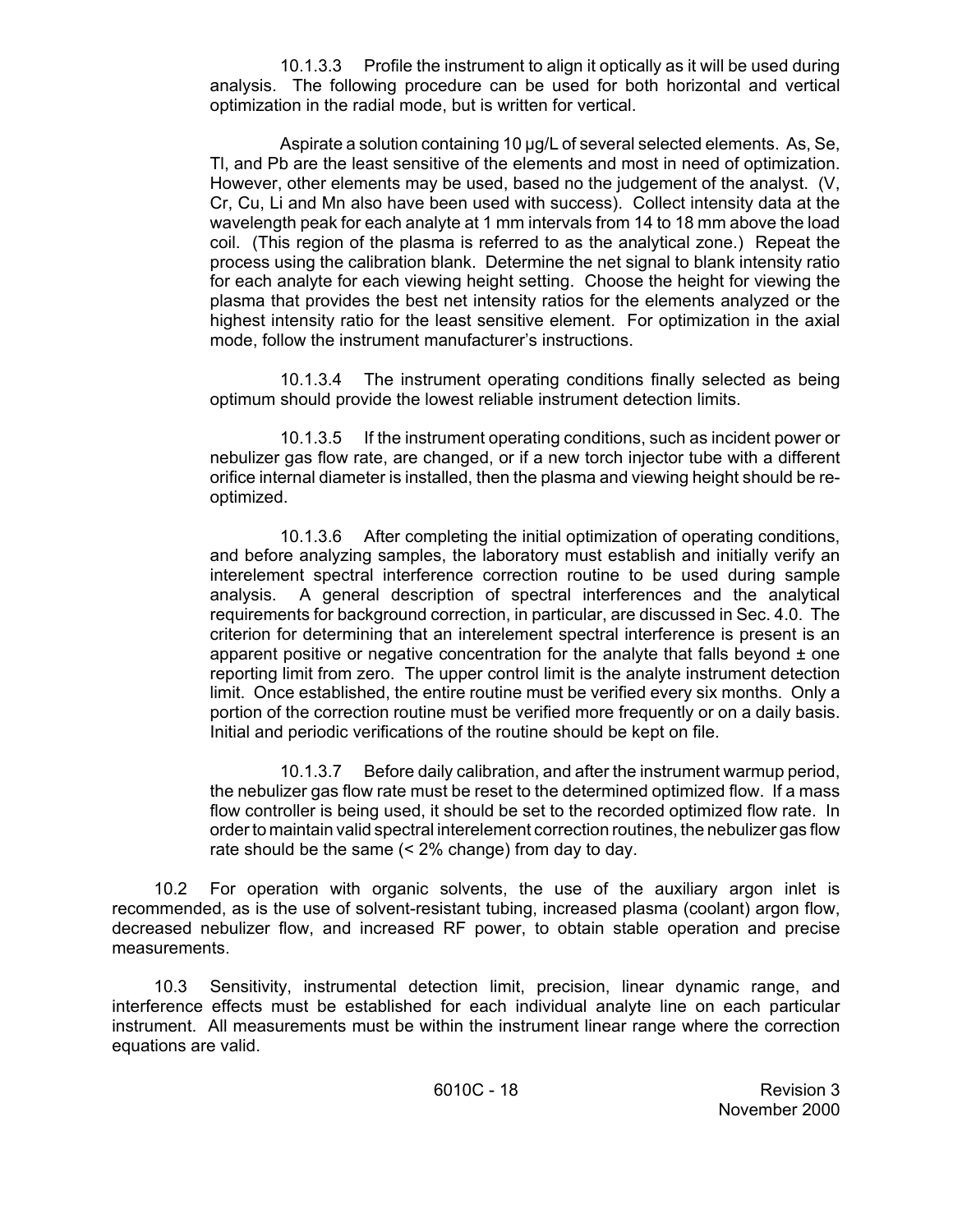10.3.1 Method detection limits must be established for all wavelengths utilized for each type of matrix analyzed and for each preparation method used and for each instrument. The matrix used for the MDL calculation must contain analytes of known concentrations within 3-5 times the anticipated detection limit. Refer to Chapter One for additional guidance on the performance of MDL studies.

10.3.2 Determination of detection limits using reagent water represents a best case situation and does not represent possible matrix effects of real-world samples. For application of MDLs on a project-specific basis with established DQOs, matrix-specific MDL studies may provide data users with a more reliable estimate of method detection capabilities.

## 10.3.3 MDL check sample

The MDL check sample must be analyzed after the completion of the MDL study and on a quarterly basis to demonstrate detection capability. The MDL check sample is spiked into reagent water at 2-3 times the detection limit and is carried throughout the entire analytical procedure. Detection limits are verified when all analytes in the MDL check sample are detected. This is a qualitative check and also establishes the lowest reporting limit.

 five, different concentration standards across the range. The ranges which may be used for 10.3.4 The upper limit of the linear dynamic range must be established for each wavelength utilized by determining the signal responses from a minimum of three, preferably the analysis of samples should be judged by the analyst from the resulting data. The data, calculations and rationale for the choice of range made should be documented and kept on file. A standard at the upper limit must be prepared, analyzed and quantitated against the normal calibration curve. The calculated value must be within 10% (±10%) of the true value. New upper range limits should be determined whenever there is a significant change in instrument response. At a minimum, the range should be checked every six months. The analyst should be aware that if an analyte that is present above its upper range limit is used to apply an interelement correction, the correction may not be valid and those analytes where the interelement correction has been applied may be inaccurately reported.

NOTE: Many of the alkali and alkaline earth metals have non-linear response curves due to ionization and self-absorption effects. These curves may be used if the instrument allows it; however the effective range must be checked and the second order curve fit should have a correlation coefficient of 0.995 or better. Third order fits are not acceptable. These non-linear response curves should be revalidated and recalculated every six months. These curves are much more sensitive to changes in operating conditions than the linear lines and should be checked whenever there have been moderate equipment changes.

10.3.5 The analyst must (1) verify that the instrument configuration and operating conditions satisfy the analytical requirements and (2) maintain quality control data confirming instrument performance and analytical results.

 10.4 All analyses require that a calibration curve be prepared to cover the appropriate concentration range. Usually, this means the preparation of a calibration blank and standards, the highest of which would not exceed the linear dynamic range of the instrument as previously established. Check the instrument standardization by analyzing appropriate QC samples as follows.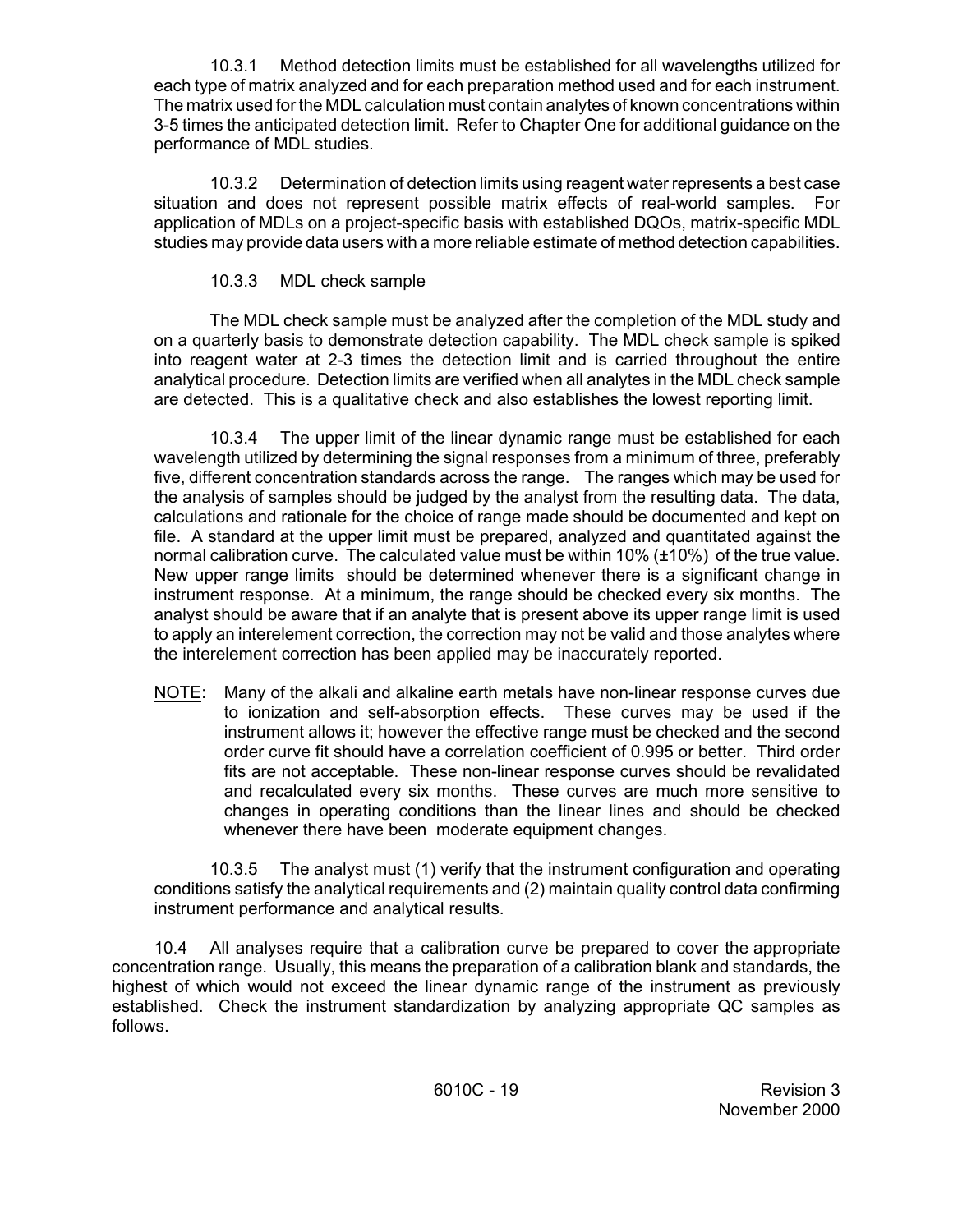10.4.1 Calibration standards should be prepared fresh each time a batch of samples is analyzed. If the ICV solution is prepared daily and the results of the ICV analyses are within the acceptance criteria, then the calibration standards do not need to be prepared daily and may be prepared and stored for as long as the calibration standard viability can be verified through the use of the ICV. If the ICV is outside of the acceptance criteria, then the calibration standards must be prepared fresh and the instrument recalibrated.

10.4.1.1 The calibration standards should be prepared using the same type of acid or combination of acids and at the same concentration as will result in the samples following processing.

10.4.1.2 The absolute value of the results of the calibration blank should be less than the value of the MDL check sample for each analyte or less than the level of acceptable blank contamination specified in the approved quality assurance project plan. If this is not the case, the reason for the out-of-control condition must be found and corrected, and the previous ten samples reanalyzed.

10.4.2 A calibration curve must be prepared daily with a minimum of a calibration blank and three standards. The curve must have a correlation coefficient of 0.995. Alternatively, the initial calibration curve may be prepared daily with a minimum of a calibration blank and a single high standard. The resulting curve must then be verified with mid-level and low level calibration verification standards. An acceptance range of 80 - 120% will be used for verification of both standards. In either case, sample values that are measured above the high standard must be diluted in the calibration range and reanalyzed. The laboratory's quantitation limit cannot be reported lower than either the low standard used during initial calibration or the low-level calibration verification standard.

 acceptance criteria for the ICV standard must be ±10% of its true value. If the calibration 10.4.3 After initial calibration, the calibration curve must be verified by use of an initial calibration verification (ICV) standard. The ICV standard must be prepared from an independent (second source) material at or near the mid-range of the calibration curve. The curve cannot be verified within the specified limits, the cause must be determined and the instrument recalibrated before samples are analyzed. The analysis data for the ICV must be kept on file with the sample analysis data.

10.4.4 The calibration curve must be verified at the end of each analysis batch and after every 10 samples by use of a continuing calibration verification (CCV) standard and a continuing calibration blank (CCB). The CCV should be made from the same material as the initial calibration standards at or near mid-range. The acceptance criteria for the CCV standard must be ±10% of its true value and the CCB must not contain target analytes above 2 - 3 times the MDL for the curve to be considered valid. If the calibration cannot be verified within the specified limits, the sample analysis must be discontinued, the cause determined and the instrument recalibrated. All samples following the last acceptable CCV/CCB must be reanalyzed. The analysis data for the CCV/CCB must be kept on file with the sample analysis data.

10.4.5 If a single calibration standard and blank are used to establish the initial calibration curve, then the calibration curve must also be verified prior to the analysis of any samples by use of a low-level continuing calibration verification (LLCCV) standard. The LLCCV standard should be made from the same material as the initial calibration standards at the quantitation limit as reported by the laboratory. The acceptance criteria for the LLCCV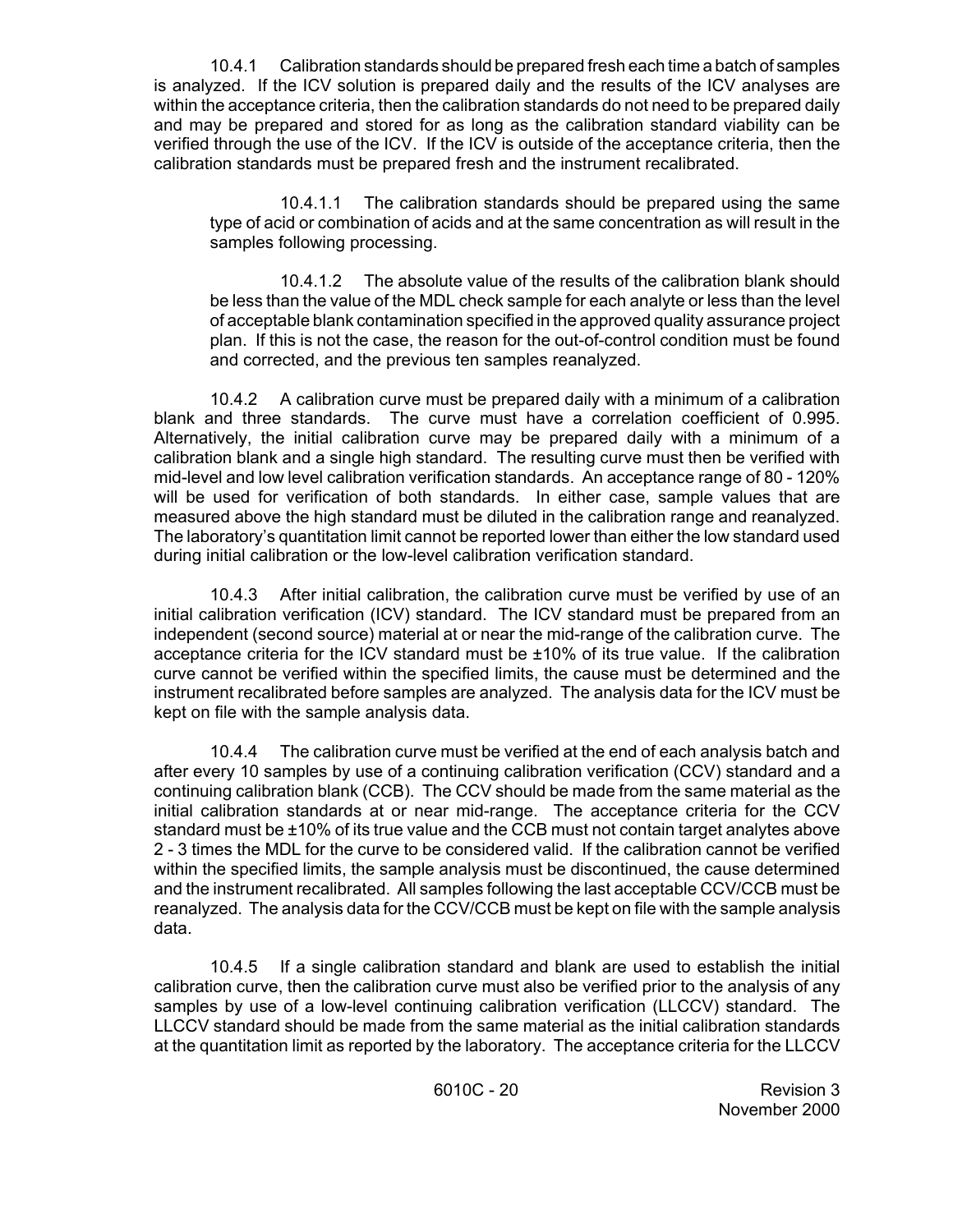standard must be ±20% of its true value. If the calibration cannot be verified within the specified limits, the sample analysis cannot begin until the cause is determined and the LLCCV standard successfully analyzed. The instrument may need to be recalibrated or the quantitation limit adjusted. The analysis data for the LLCCV standard must be kept on file with the sample analysis data.

## 11.0 PROCEDURE

11.1 Preliminary treatment of most matrices is necessary because of the complexity and variability of sample matrices. Groundwater samples which have been prefiltered and acidified will not need acid digestion. However, all associated QC samples (i.e., method blank, LCS and MS/MSD) must undergo the same filtration and acidification procedures. Samples which are not digested must either use an internal standard or be matrix-matched with the standards. Solubilization and digestion procedures are presented in Chapter Three, Inorganic Analytes.

 7.4. Flush the system with the calibration blank (Sec. 7.5.1) between each standard or as the 11.2 Profile and calibrate the instrument according to the instrument manufacturer's recommended procedures, using the typical mixed calibration standard solutions described in Sec. manufacturer recommends. (Use the average intensity of multiple exposures for both standardization and sample analysis to reduce random error.) The calibration curve must be prepared as detailed in Sec. 10.4.2.

11.3 When the initial calibration is performed using a single high standard and the calibration blank, the laboratory must analyze an LLCCV (Sec. 10.4.5). For all analytes and determinations, the laboratory must analyze an ICV (Sec. 7.6) immediately following daily calibration. A CCV (Secs. 7.7 and 10.4.4) and a CCB (Secs. 7.5.1 and 10.4.4) must be analyzed after every ten samples and at the end of the analysis batch.

11.4 Rinse the system with the calibration blank solution (Sec. 7.5.1) before the analysis of each sample. The rinse time will be one minute. Each laboratory may establish a reduction in this rinse time through a suitable demonstration. Analyze the samples and record the results.

# 12.0 DATA ANALYSIS AND CALCULATIONS

 If dilutions were performed, the appropriate factors must be applied to sample values. All results should be reported with up to three significant figures.

# 13.0 METHOD PERFORMANCE

13.1 In an EPA round-robin study, seven laboratories applied the ICP technique to aciddigested water matrices that had been spiked with various metal concentrates. Table 4 lists the true values, the mean reported values, and the mean percent relative standard deviations.

13.2 Performance data for aqueous solutions and solid samples from a multilaboratory study are provided in Tables 5 and 6.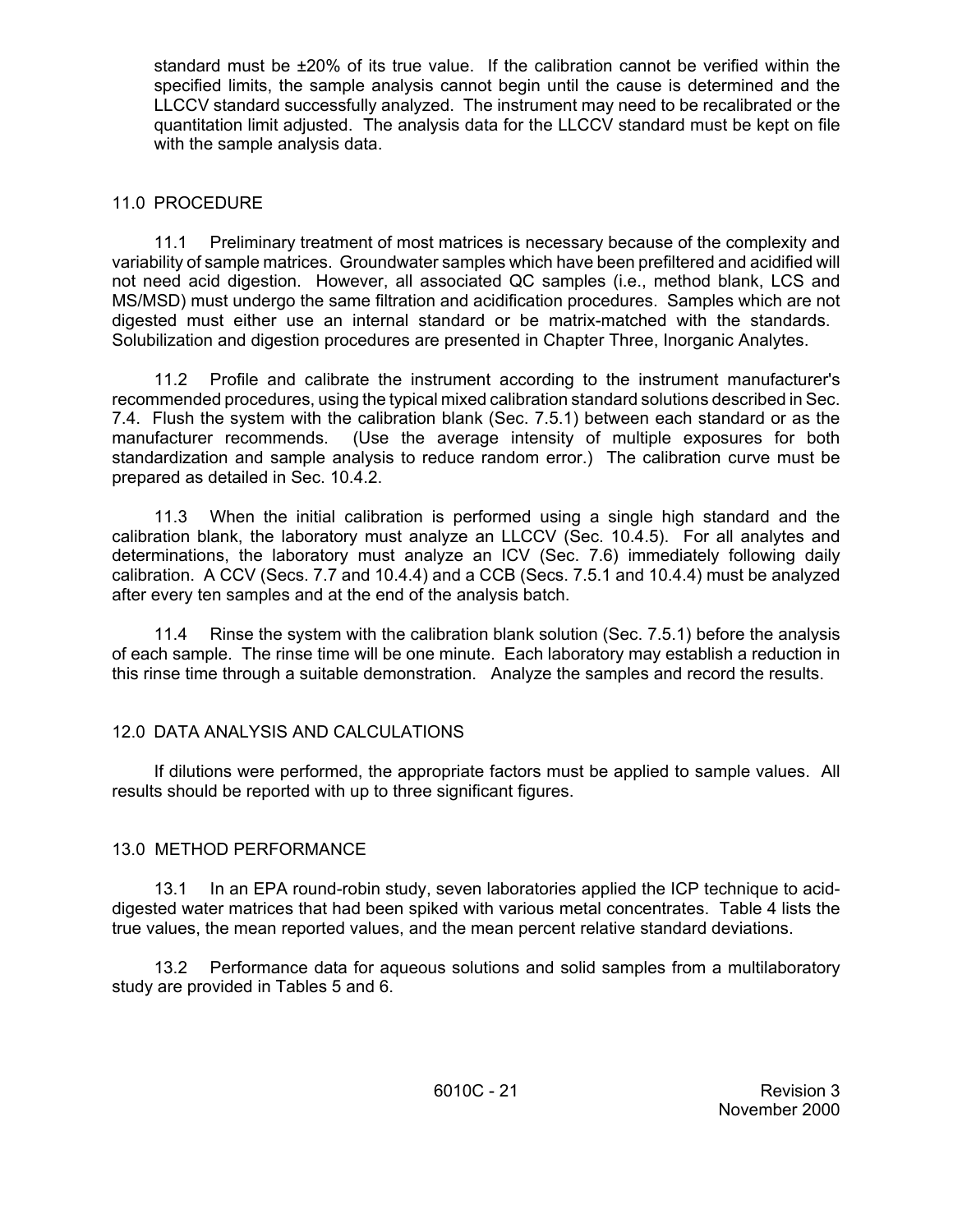#### 14.0 POLLUTION PREVENTION

14.1 Pollution prevention encompasses any technique that reduces or eliminates the quantity and/or toxicity of waste at the point of generation. Numerous opportunities for pollution prevention exist in laboratory operation. The EPA has established a preferred hierarchy of environmental management techniques that places pollution prevention as the management option of first choice. Whenever feasible, laboratory personnel should use pollution prevention techniques to address their waste generation. When wastes cannot be feasibly reduced at the source, the Agency recommends recycling as the next best option.

14.2 For information about pollution prevention that may be applicable to laboratories and research institutions consult *Less is Better: Laboratory Chemical Management for Waste Reduction*  available from the American Chemical Society's Department of Government Relations and Science Policy, 1155 16th St. NW, Washington, D.C. 20036, (202) 872-4477.

## 15.0 WASTE MANAGEMENT

The Environmental Protection Agency requires that laboratory waste management practices be conducted consistent with all applicable rules and regulations. The Agency urges laboratories to protect the air, water, and land by minimizing and controlling all releases from hoods and bench operations, complying with the letter and spirit of any sewer discharge permits and regulations, and by complying with all solid and hazardous waste regulations, particularly the hazardous waste identification rules and land disposal restrictions. For further information on waste management, consult *The Waste Management Manual for Laboratory Personnel* available from the American Chemical Society at the address listed in Sec. 14.2.

# 16.0 REFERENCES

1. C.L. Jones, *et al*., "An Interlaboratory Study of Inductively Coupled Plasma Atomic Emission Spectroscopy Method 6010 and Digestion Method 3050," EPA-600/4-87-032, U.S. Environmental Protection Agency, Las Vegas, NV, 1987.

# 17.0 TABLES, DIAGRAMS, FLOW CHARTS, AND VALIDATION DATA

The pages to follow contain Tables 1 through 6 and a flow diagram of the method.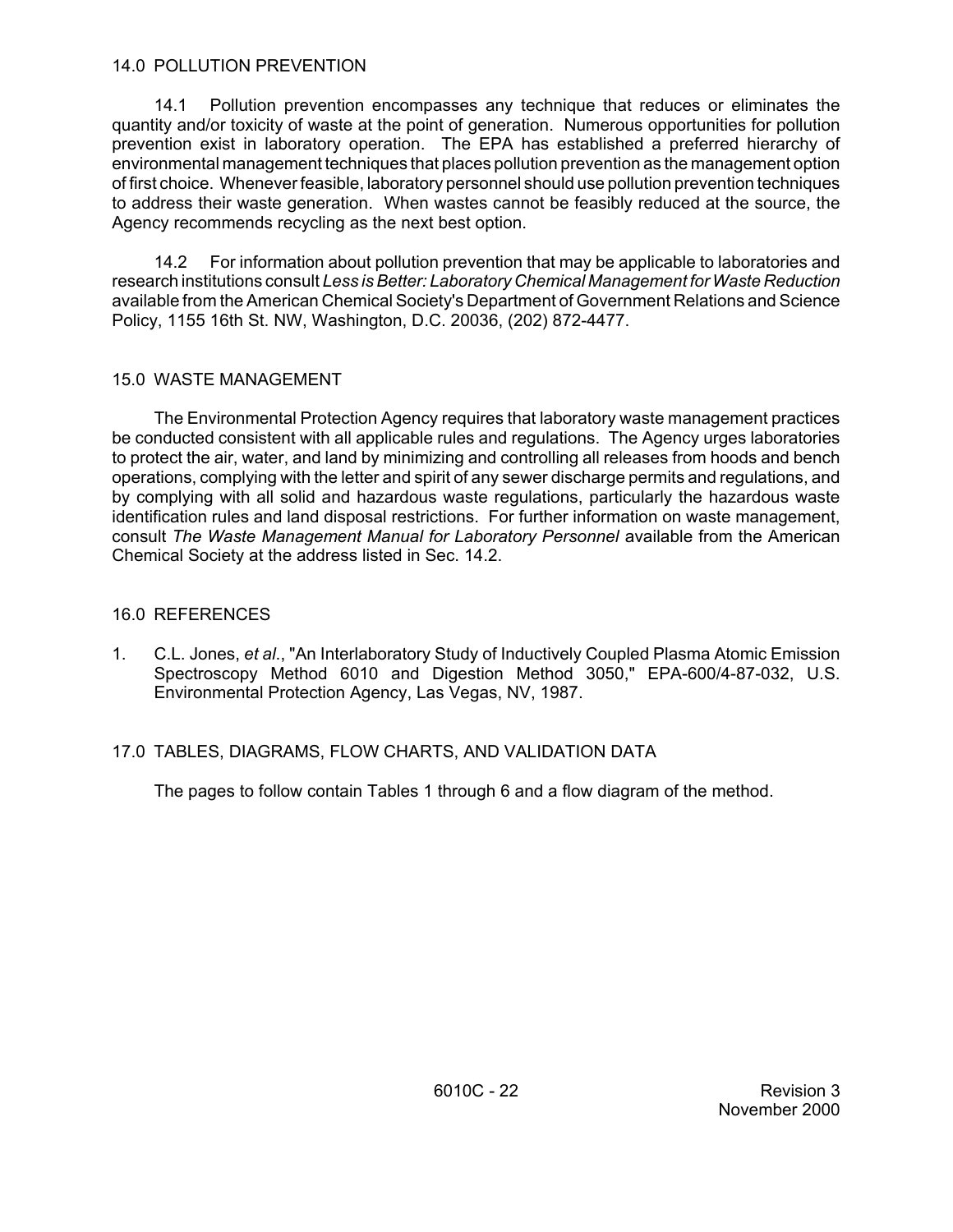|  |  |  |  |  | RECOMMENDED WAVELENGTHS AND ESTIMATED INSTRUMENTAL DETECTION LIMITS |
|--|--|--|--|--|---------------------------------------------------------------------|
|--|--|--|--|--|---------------------------------------------------------------------|

| Element                    | Wavelength <sup>ª</sup> (nm) | Estimated $IDL^b$ (µg/L) |
|----------------------------|------------------------------|--------------------------|
| Aluminum                   | 308.215                      | 30                       |
| Antimony                   | 206.833                      | 21                       |
| Arsenic                    | 193.696                      | 35                       |
| <b>Barium</b>              | 455.403                      | 0.87                     |
| Beryllium                  | 313.042                      | 0.18                     |
| <b>Boron</b>               | 249.678 x2                   | 3.8                      |
| Cadmium                    | 226.502                      | 2.3                      |
| Calcium                    | 317.933                      | 6.7                      |
| Chromium                   | 267.716                      | 4.7                      |
| Cobalt                     | 228.616                      | 4.7                      |
| Copper                     | 324.754                      | 3.6                      |
| Iron                       | 259.940                      | 4.1                      |
| Lead                       | 220.353                      | 28                       |
| Lithium                    | 670.784                      | 2.8                      |
| Magnesium                  | 279.079                      | 20                       |
| Manganese                  | 257.610                      | 0.93                     |
| Mercury                    | 194.227 x2                   | 17                       |
| Molybdenum                 | 202.030                      | 5.3                      |
| Nickel                     | 231.604 x2                   | 10                       |
| Phosphorus                 | 213.618                      | 51                       |
| Potassium                  | 766.491                      | See note c               |
| Selenium                   | 196.026                      | 50                       |
| Silica (SiO <sub>2</sub> ) | 251.611                      | 17                       |
| Silver                     | 328.068                      | 4.7                      |
| Sodium                     | 588.995                      | 19                       |
| Strontium                  | 407.771                      | 0.28                     |
| Thallium                   | 190.864                      | 27                       |
| Tin                        | 189.980 x2                   | 17                       |
| Titanium                   | 334.941                      | 5.0                      |
| Vanadium                   | 292.402                      | 5.0                      |
| Zinc                       | 213.856 x2                   | 1.2                      |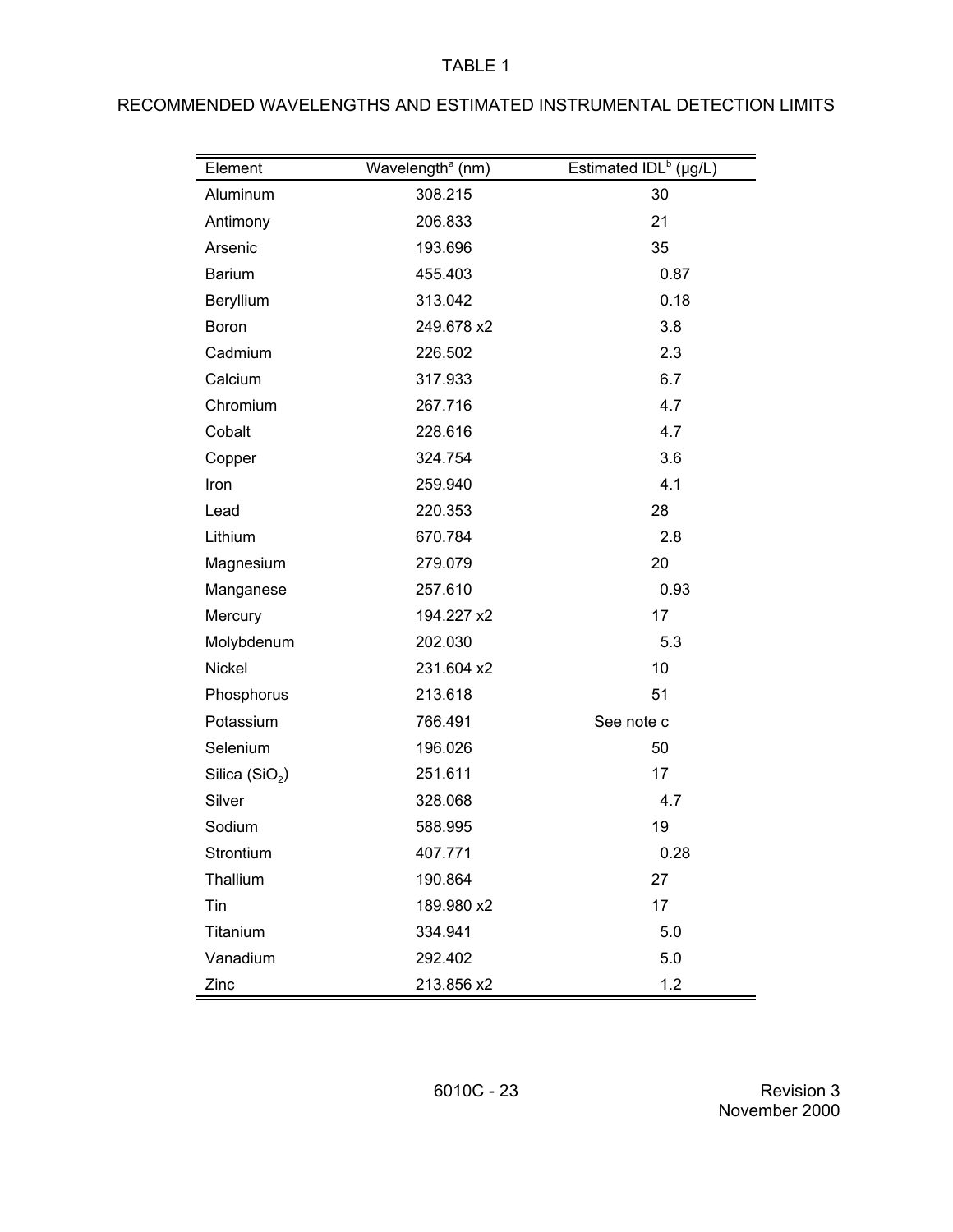# (continued)

- <sup>a</sup> The wavelengths listed (where x2 indicates second order) are recommended because of their sensitivity. Other wavelengths may be substituted (e.g., in the case of an interference) if they provide the needed sensitivity and are treated with the same corrective techniques for spectral interference.
- **b** The estimated instrumental detection limits shown are provided for illustrative purposes only. Each laboratory must determine IDLs and MDLs, as necessary, for their specific application of the method. These IDLs represent radial plasma data and axial plasma IDLs may be lower.
- $\epsilon$  Highly dependent on operating conditions and plasma position.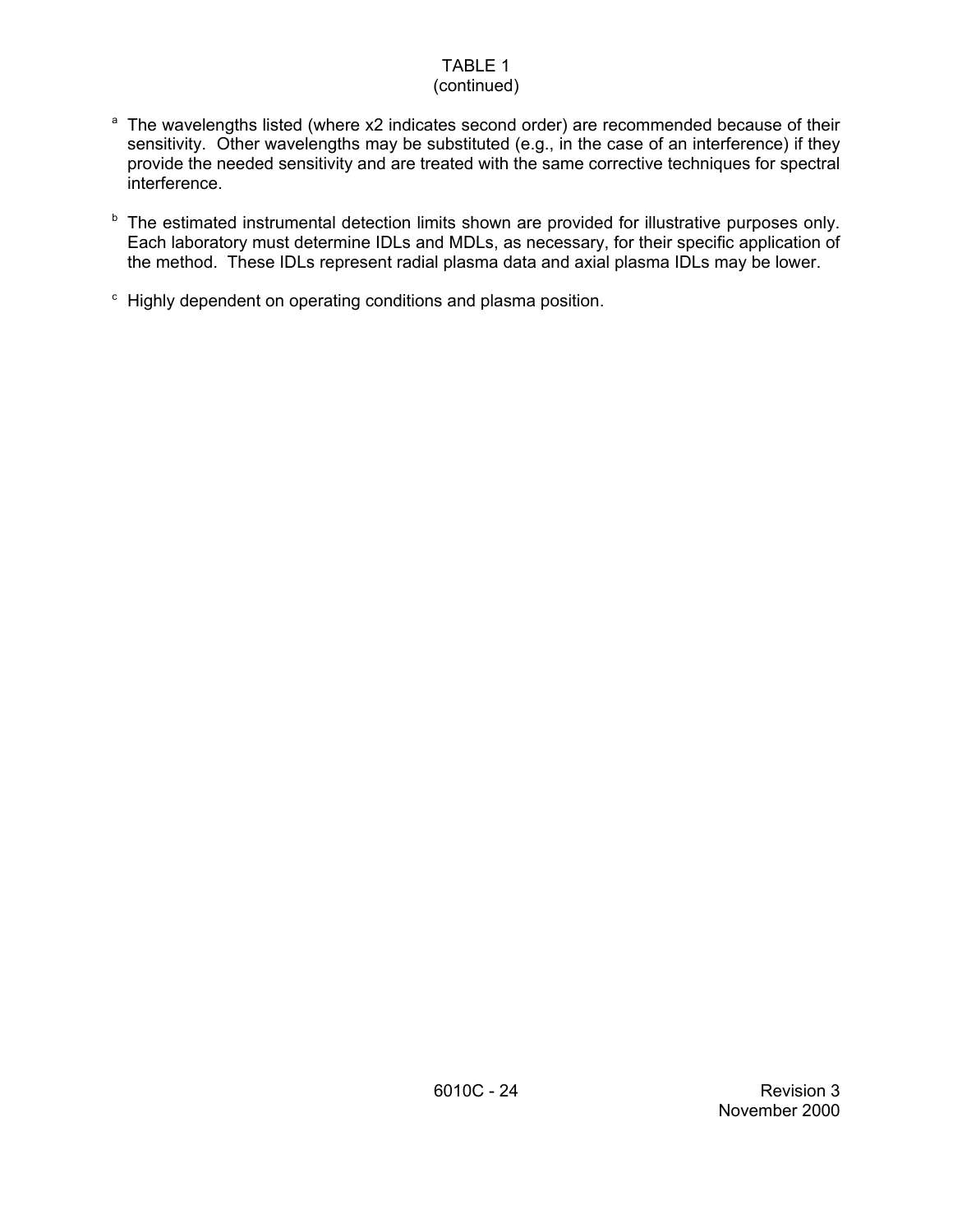| POTENTIAL INTERFERENCES AND ANALYTE CONCENTRATION EQUIVALENTS (mg/L) |
|----------------------------------------------------------------------|
| ARISING FROM INTERFERENCE AT THE 100-mg/L LEVEL                      |

|               | Wavelenth |                          |                          |                          |                          | Interferant <sup>a,b</sup> |                          |                |                |                |                          |
|---------------|-----------|--------------------------|--------------------------|--------------------------|--------------------------|----------------------------|--------------------------|----------------|----------------|----------------|--------------------------|
| Analyte       | (nm)      | AI                       | Ca                       | Cr                       | Cu                       | Fe                         | Mg                       | Mn             | Ni             | Ti             | V                        |
| Aluminum      | 308.215   | $\overline{a}$           | --                       | --                       | --                       | --                         | -−                       | 0.21           | $\overline{a}$ | --             | 1.4                      |
| Antimony      | 206.833   | 0.47                     | $\overline{\phantom{a}}$ | 2.9                      | $\overline{\phantom{a}}$ | 0.08                       | $-$                      | $-$            | $-$            | 0.25           | 0.45                     |
| Arsenic       | 193.696   | 1.3                      | $\overline{\phantom{a}}$ | 0.44                     | $-$                      | $\overline{a}$             | $\overline{\phantom{a}}$ | $\overline{a}$ | --             | $-$            | 1.1                      |
| <b>Barium</b> | 455.403   | $-$                      | $-$                      | $\overline{\phantom{a}}$ | $- -$                    | --                         | --                       | $\overline{a}$ | --             | --             | $\overline{\phantom{a}}$ |
| Beryllium     | 313.042   | $-$                      | --                       | --                       | --                       |                            | --                       | $-$            | --             | 0.04           | 0.05                     |
| Cadmium       | 226.502   | --                       | --                       | --                       | --                       | 0.03                       | --                       | --             | 0.02           | $\overline{a}$ | $\overline{\phantom{a}}$ |
| Calcium       | 317.933   | --                       | --                       | 0.08                     | --                       | 0.01                       | 0.01                     | 0.04           | $\overline{a}$ | 0.03           | 0.03                     |
| Chromium      | 267.716   | $-$                      | --                       | --                       | $-$                      | 0.003                      | $\overline{\phantom{a}}$ | 0.04           | $-$            | --             | 0.04                     |
| Cobalt        | 228.616   | $-$                      | --                       | 0.03                     | --                       | 0.005                      | $\overline{\phantom{a}}$ | $-$            | 0.03           | 0.15           | $\overline{\phantom{a}}$ |
| Copper        | 324.754   | $-$                      | --                       | --                       | --                       | 0.003                      | --                       | --             | --             | 0.05           | 0.02                     |
| Iron          | 259.940   | --                       | --                       | --                       | --                       | --                         | --                       | 0.12           | --             | --             | $-$                      |
| Lead          | 220.353   | 0.17                     | --                       | --                       | --                       | --                         | --                       | $\overline{a}$ | --             | --             | --                       |
| Magnesium     | 279.079   | $\overline{\phantom{a}}$ | 0.02                     | 0.11                     | $\overline{\phantom{a}}$ | 0.13                       | $\overline{\phantom{0}}$ | 0.25           | $-$            | 0.07           | 0.12                     |
| Manganese     | 257.610   | 0.005                    | $\overline{\phantom{a}}$ | 0.01                     | --                       | 0.002                      | 0.002                    | $-$            | --             | --             | --                       |
| Molybdenum    | 202.030   | 0.05                     | --                       | $-$                      | --                       | 0.03                       | --                       | --             | --             | $-\!$          | --                       |
| <b>Nickel</b> | 231.604   | --                       | --                       | $\overline{\phantom{a}}$ | --                       |                            | --                       | --             | --             | --             |                          |
| Selenium      | 196.026   | 0.23                     | $-$                      | --                       | $\overline{a}$           | 0.09                       | --                       | --             | $-$            | $-$            |                          |
| Sodium        | 588.995   | $\overline{\phantom{a}}$ | --                       | --                       |                          |                            | --                       | --             | --             | 0.08           | --                       |
| Thallium      | 190.864   | 0.30                     | --                       | --                       | --                       | --                         | --                       | --             | --             |                |                          |
| Vanadium      | 292.402   | --                       | --                       | 0.05                     | $-$                      | 0.005                      | --                       | --             |                | 0.02           | --                       |
| Zinc          | 213.856   | --                       | --                       | $\overline{\phantom{a}}$ | 0.14                     | --                         |                          | --             | 0.29           | $-$            | --                       |

<sup>a</sup> Dashes indicate that no interference was observed even when interferents were introduced at the following levels:<br>Al at 1000 mg/L Cu at 200 mg/L Mn at 200 mg/L Al at 1000 mg/L Cu at 200 mg/L Mn at 200 mg/L<br>Ca at 1000 mg/L Fe at 1000 mg/L Ti at 200 mg/L

Ca at 1000 mg/L Fe at 1000 mg/L Ti at 200 mg/L<br>Cr at 200 mg/L Mg at 1000 mg/L V at 200 mg/L  $Mg$  at 1000 mg/L

 $b$  The figures shown above as analyte concentration equivalents are not the actual observed concentrations. To obtain those figures, add the listed concentration to the interferant figure.

 $\degree$  Interferences will be affected by background choice and other interferences may be present.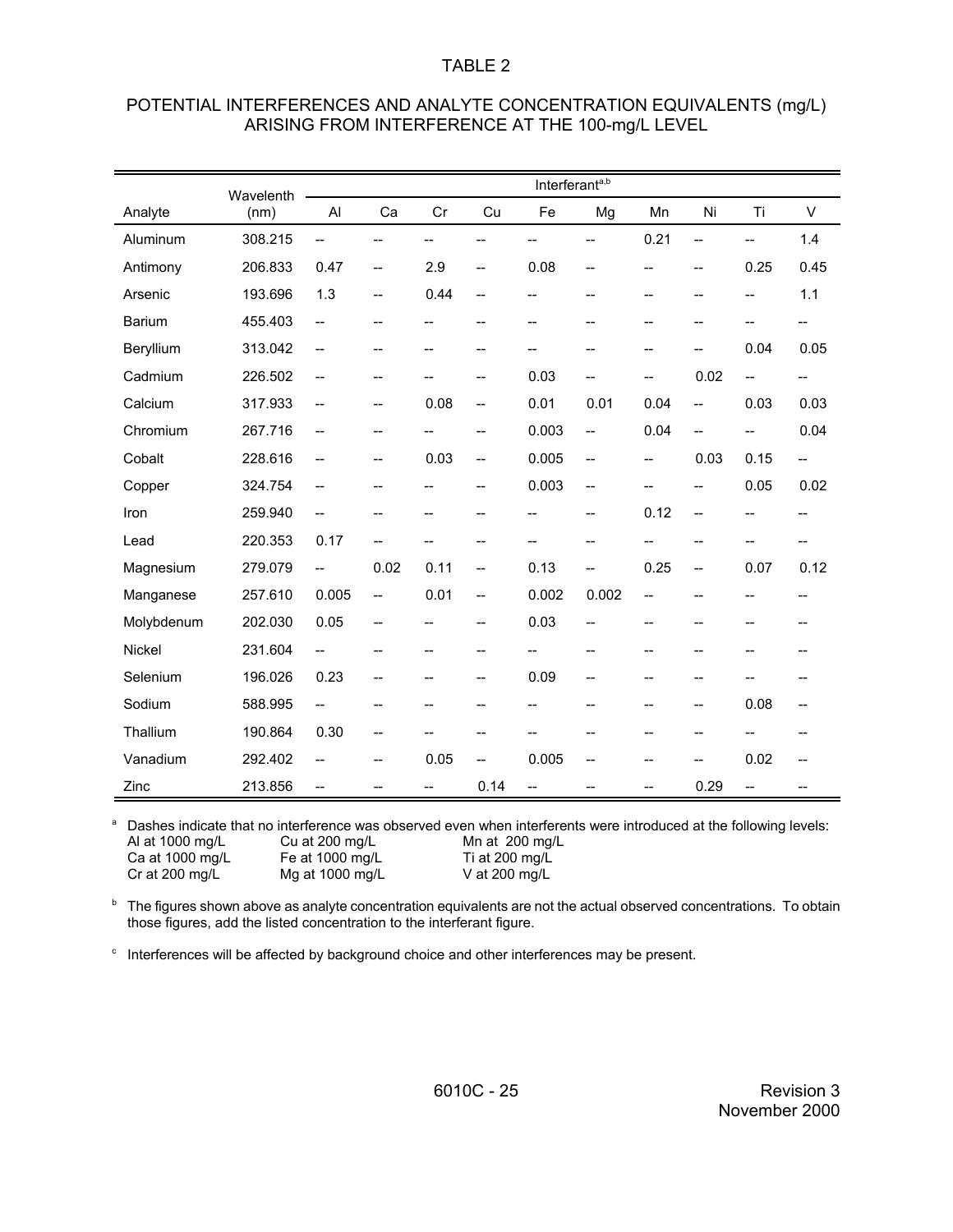# MIXED STANDARD SOLUTIONS

| Solution | <b>Elements</b>                   |
|----------|-----------------------------------|
|          | Be, Cd, Mn, Pb, Se and Zn         |
| Ш        | Ba, Co, Cu, Fe, and V             |
| Ш        | As and Mo                         |
| IV       | Al, Ca, Cr, K, Na, Ni, Li, and Sr |
| V        | $Aga$ , Mg, Sb, and Tl            |
| VI       | P                                 |

<sup>a</sup> See the note in Sec. 7.4.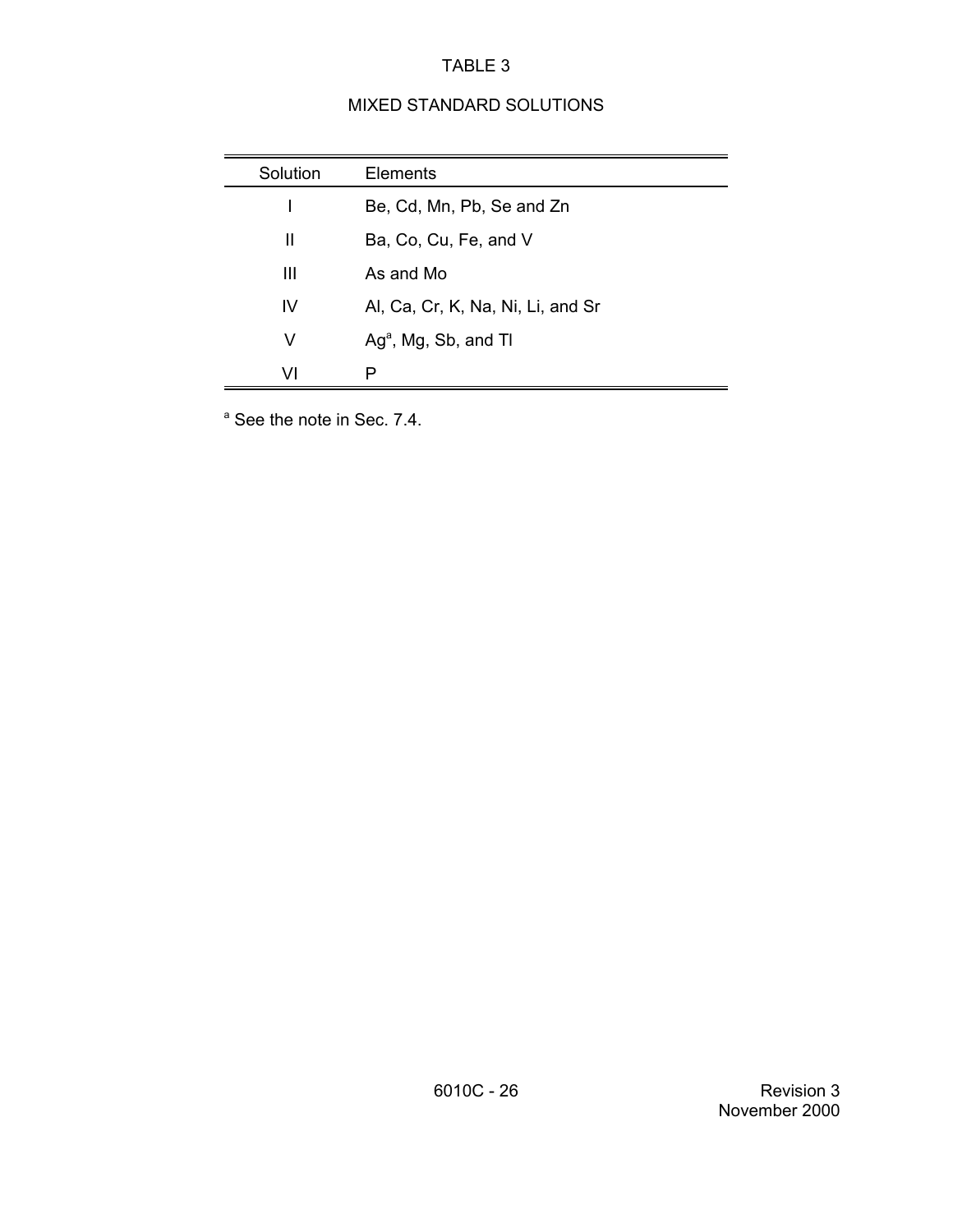|                 |             |             | Sample No. 1     |                       |              |             |                  |                       |              |             |                  |                       |
|-----------------|-------------|-------------|------------------|-----------------------|--------------|-------------|------------------|-----------------------|--------------|-------------|------------------|-----------------------|
|                 |             |             |                  |                       | Sample No. 2 |             |                  |                       | Sample No. 3 |             |                  |                       |
|                 | <b>True</b> | Mean        |                  |                       | <b>True</b>  | Mean        |                  |                       | <b>True</b>  | Mean        |                  |                       |
| Elemen          | Conc.       | Conc.       | RSD <sup>b</sup> | Accuracy <sup>d</sup> | Conc.        | Conc.       | RSD <sup>b</sup> | Accuracy <sup>d</sup> | Conc.        | Conc.       | RSD <sup>b</sup> | Accuracy <sup>d</sup> |
|                 | $(\mu g/L)$ | $(\mu g/L)$ | $(\% )$          | $(\% )$               | $(\mu g/L)$  | $(\mu g/L)$ | (% )             | $(\% )$               | $(\mu g/L)$  | $(\mu g/L)$ | $(\% )$          | $(\%)$                |
| Be              | 750         | 733         | 6.2              | 98                    | 20           | 20          | 9.8              | 100                   | 180          | 176         | 5.2              | 98                    |
| Mn              | 350         | 345         | 2.7              | 99                    | 15           | 15          | 6.7              | 100                   | 100          | 99          | 3.3              | 99                    |
| V               | 750         | 749         | 1.8              | 100                   | 70           | 69          | 2.9              | 99                    | 170          | 169         | 1.1              | 99                    |
| As              | 200         | 208         | 7.5              | 104                   | 22           | 19          | 23               | 86                    | 60           | 63          | 17               | 105                   |
| Cr              | 150         | 149         | 3.8              | 99                    | 10           | 10          | 18               | 100                   | 50           | 50          | 3.3              | 100                   |
| Cu              | 250         | 235         | 5.1              | 94                    | 11           | 11          | 40               | 100                   | 70           | 67          | 7.9              | 96                    |
| Fe              | 600         | 594         | 3.0              | 99                    | 20           | 19          | 15               | 95                    | 180          | 178         | 6.0              | 99                    |
| AI              | 700         | 696         | 5.6              | 99                    | 60           | 62          | 33               | 103                   | 160          | 161         | 13               | 101                   |
| Cd              | 50          | 48          | 12               | 96                    | 2.5          | 2.9         | 16               | 116                   | 14           | 13          | 16               | 93                    |
| Co              | 700         | 512         | 10               | 73                    | 20           | 20          | 4.1              | 100                   | 120          | 108         | 21               | 90                    |
| Ni              | 250         | 245         | 5.8              | 98                    | 30           | 28          | 11               | 93                    | 60           | 55          | 14               | 92                    |
| Pb              | 250         | 236         | 16               | 94                    | 24           | 30          | 32               | 125                   | 80           | 80          | 14               | 100                   |
| Zn              | 200         | 201         | 5.6              | 100                   | 16           | 19          | 45               | 119                   | 80           | 82          | 9.4              | 102                   |
| Se <sup>c</sup> | 40          | 32          | 21.9             | 80                    | 6            | 8.5         | 42               | 142                   | 10           | 8.5         | 8.3              | 85                    |

#### ICP PRECISION AND ACCURACY DATA<sup>a</sup>

a b Not all elements were analyzed by all laboratories.

c d

RSD = relative standard deviation. Results for Se are from two laboratories. Accuracy is expressed as the mean concentration divided by the true concentration times 100.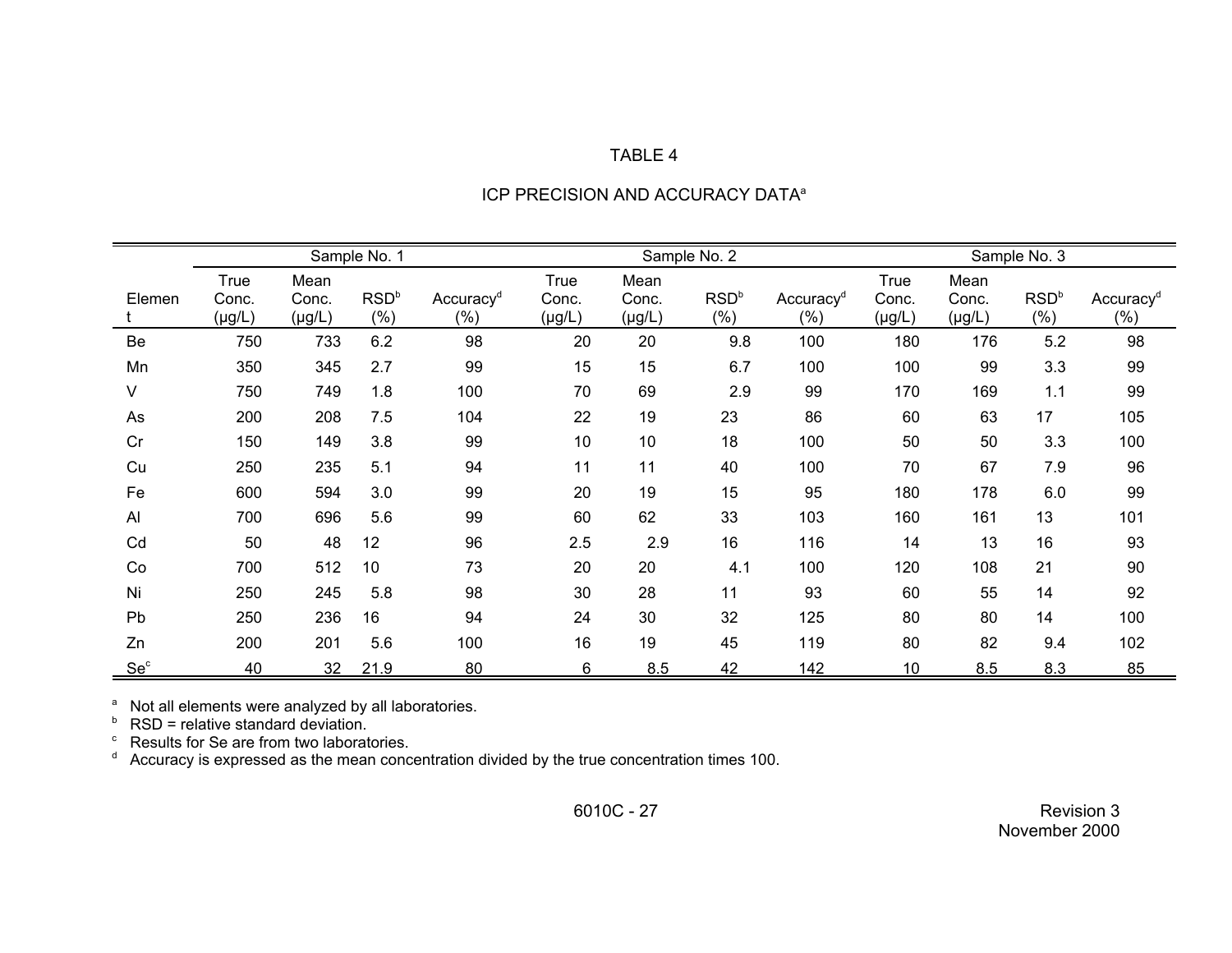| Element        | Mean Conc. (mg/L) | n              | RSD (%) | Accuracy (%) |
|----------------|-------------------|----------------|---------|--------------|
| AI             | 14.8              | 8              | 6.3     | 100          |
| Sb             | 15.1              | 8              | 7.7     | 102          |
| As             | 14.7              | $\overline{7}$ | 6.4     | 99           |
| Ba             | 3.66              | $\overline{7}$ | 3.1     | 99           |
| Be             | 3.78              | 8              | 5.8     | 102          |
| Cd             | 3.61              | 8              | 7.0     | 97           |
| Ca             | 15.0              | 8              | 7.4     | 101          |
| Cr             | 3.75              | 8              | 8.2     | 101          |
| Co             | 3.52              | 8              | 5.9     | 95           |
| Cu             | 3.58              | 8              | 5.6     | 97           |
| Fe             | 14.8              | 8              | 5.9     | 100          |
| Pb             | 14.4              | $\overline{7}$ | 5.9     | 97           |
| Mg             | 14.1              | 8              | 6.5     | 96           |
| Mn             | 3.70              | 8              | 4.3     | 100          |
| Mo             | 3.70              | 8              | 6.9     | 100          |
| Ni             | 3.70              | $\overline{7}$ | 5.7     | 100          |
| $\sf K$        | 14.1              | 8              | 6.6     | 95           |
| Se             | 15.3              | 8              | 7.5     | 104          |
| Ag             | 3.69              | 6              | 9.1     | 100          |
| Na             | 14.0              | 8              | 4.2     | 95           |
| T <sub>l</sub> | 15.1              | $\overline{7}$ | 8.5     | 102          |
| $\sf V$        | 3.51              | 8              | 6.6     | 95           |
| Zn             | 3.57              | 8              | 8.3     | 96           |

EXAMPLE ICP-AES PRECISION AND ACCURACY FOR AQUEOUS SOLUTIONS

These performance values are independent of sample preparation because the labs analyzed portions of the same solutions and are provided for illustrative purposes only.

n= Number of measurements.

Accuracy is expressed as a percentage of the nominal value for each analyte in acidified, multielement solutions.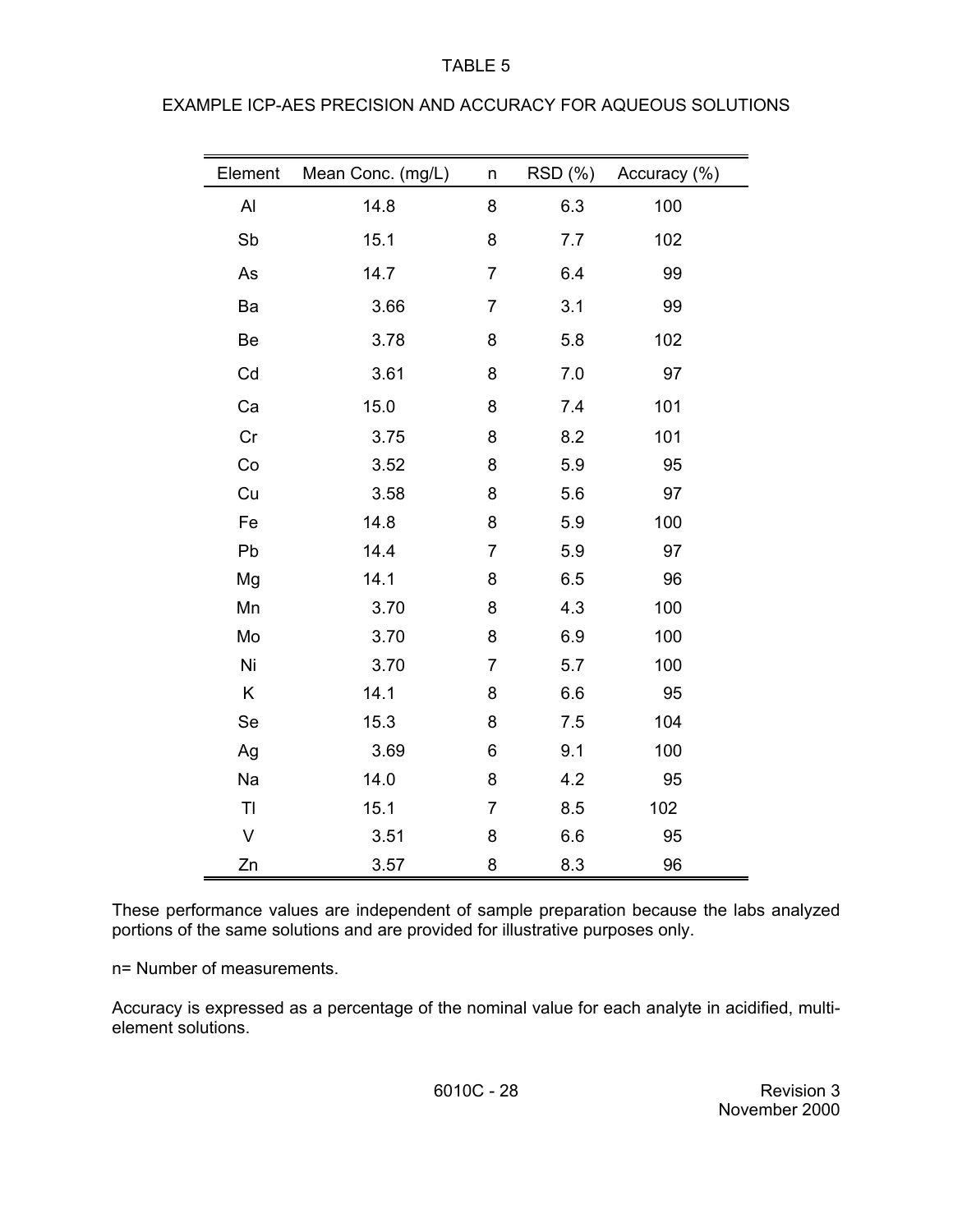|              | Spiked Coal Fly Ash<br>(NIST-SRM 1633a)<br><b>Spiked Electroplating Sludge</b> |                |                   |                                         |                         |                |                   |                                         |
|--------------|--------------------------------------------------------------------------------|----------------|-------------------|-----------------------------------------|-------------------------|----------------|-------------------|-----------------------------------------|
| Element      | Mean<br>Conc.<br>(mg/L)                                                        | $\sf n$        | <b>RSD</b><br>(%) | <b>Bias</b><br>$(% A^{\prime })$ (% AA) | Mean<br>Conc.<br>(mg/L) | n              | <b>RSD</b><br>(%) | <b>Bias</b><br>$(% A^{\prime })$ (% AA) |
| AI           | 330                                                                            | 8              | 16                | 104                                     | 127                     | 8              | 13                | 110                                     |
| Sb           | 3.4                                                                            | $\,6$          | 73                | 96                                      | 5.3                     | $\overline{7}$ | 24                | 120                                     |
| As           | 21                                                                             | $\bf 8$        | 83                | 270                                     | 5.2                     | $\overline{7}$ | 8.6               | 87                                      |
| Ba           | 133                                                                            | 8              | 8.7               | 101                                     | 1.6                     | 8              | 20                | 58                                      |
| Be           | 4.0                                                                            | 8              | 57                | 460                                     | 0.9                     | $\overline{7}$ | 9.9               | 110                                     |
| Cd           | 0.97                                                                           | 6              | 5.7               | 101                                     | 2.9                     | $\overline{7}$ | 9.9               | 90                                      |
| Ca           | 87                                                                             | $\,6$          | 5.6               | 208                                     | 954                     | $\overline{7}$ | 7.0               | 97                                      |
| Cr           | 2.1                                                                            | $\overline{7}$ | 36                | 106                                     | 154                     | $\overline{7}$ | 7.8               | 93                                      |
| Co           | 1.2                                                                            | 6              | 21                | 94                                      | 1.0                     | $\overline{7}$ | 11                | 85                                      |
| Cu           | 1.9                                                                            | 6              | 9.7               | 118                                     | 156                     | 8              | 7.8               | 97                                      |
| Fe           | 602                                                                            | $\bf 8$        | 8.8               | 102                                     | 603                     | $\overline{7}$ | 5.6               | 98                                      |
| Pb           | 4.6                                                                            | $\overline{7}$ | 22                | 94                                      | 25                      | $\overline{7}$ | 5.6               | 98                                      |
| Mg           | 15                                                                             | 8              | 15                | 110                                     | 35                      | 8              | 20                | 84                                      |
| Mn           | 1.8                                                                            | $\overline{7}$ | 14                | 104                                     | 5.9                     | $\overline{7}$ | 9.6               | 95                                      |
| Mo           | 891                                                                            | 8              | 19                | 105                                     | 1.4                     | $\overline{7}$ | 36                | 110                                     |
| Ni           | 1.6                                                                            | $\,6$          | 8.1               | 91                                      | 9.5                     | $\overline{7}$ | 9.6               | 90                                      |
| Κ            | 46                                                                             | $\bf 8$        | 4.2               | 98                                      | 51                      | 8              | 5.8               | 82                                      |
| Se           | 6.4                                                                            | 5              | 16                | 73                                      | 8.7                     | $\overline{7}$ | 13                | 101                                     |
| Ag           | 1.4                                                                            | 3              | 17                | 140                                     | 0.75                    | $\overline{7}$ | 19                | 270                                     |
| Na           | 20                                                                             | $\bf 8$        | 49                | 130                                     | 1380                    | 8              | 9.8               | 95                                      |
| TI           | 6.7                                                                            | 4              | 22                | 260                                     | 5.0                     | $\overline{7}$ | 20                | 180                                     |
| $\mathsf{V}$ | 1010                                                                           | 5              | 7.5               | 100                                     | 1.2                     | 6              | 11                | 80                                      |
| Zn           | 2.2                                                                            | 6              | 7.6               | 93                                      | 266                     | $\overline{7}$ | 2.5               | 101                                     |

# EXAMPLE ICP-AES PRECISION AND BIAS FOR SOLID WASTE DIGESTS

These performance values are independent of sample preparation because the labs analyzed portions of the same digests and are provided for illustrative purposes only.

n = Number of measurements.

Bias for the ICP-AES data is expressed as a percentage of atomic absorption spectroscopy (AA) data for the same digests.